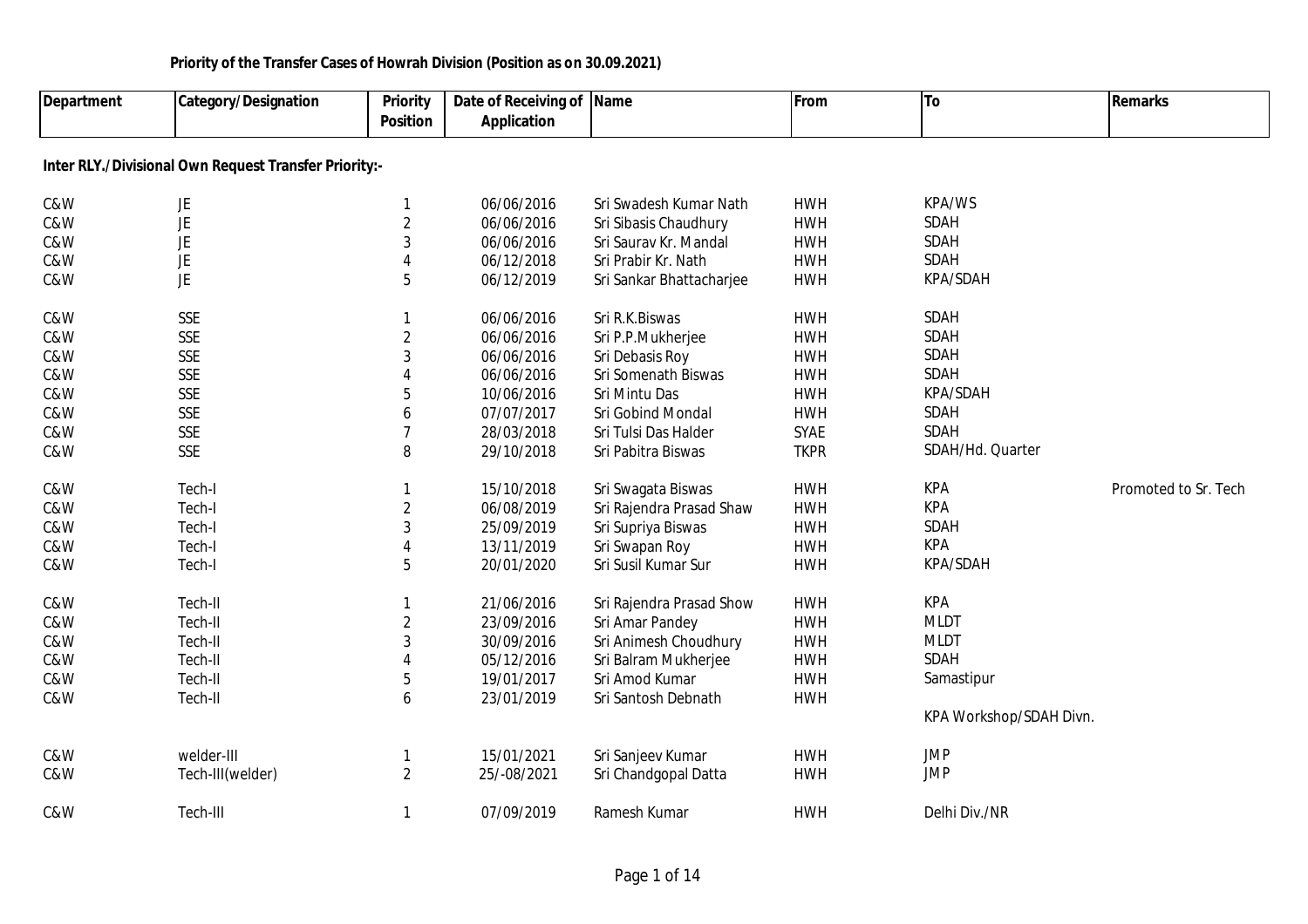| <b>Department</b> | <b>Category/Designation</b> | <b>Priority</b> | Date of Receiving of Name |                         | From        | To                   | <b>Remarks</b> |
|-------------------|-----------------------------|-----------------|---------------------------|-------------------------|-------------|----------------------|----------------|
|                   |                             | <b>Position</b> | <b>Application</b>        |                         |             |                      |                |
|                   |                             |                 |                           |                         |             |                      |                |
| C&W               | Painter Gr. I               | $\mathbf{1}$    | 20/12/2019                | Sri Naresh Pal          | <b>HWH</b>  | Ambala Divn./NR      |                |
| C&W               | Carpenter Gr. II            | $\mathbf{1}$    | 07/11/2019                | Sri Mahadev             | <b>HWH</b>  | CWM/LLH              |                |
| C&W               | HELPER-(C&W)                | 1               | 14/12/2015                | Sri Rakesh Kr. Gupta    | <b>HWH</b>  | <b>MLDT</b>          |                |
| C&W               | HELPER-(C&W)                | $\sqrt{2}$      | 12/09/2016                | Smt. Tutul Sarkar       | <b>HWH</b>  | SDAH                 |                |
| C&W               | HELPER-(C&W)                | 3               | 14/10/2016                | Smt. Supriya Sarkar     | <b>HWH</b>  | <b>SDAH</b>          |                |
| C&W               | HELPER-(C&W)                | 4               | 08/11/2016                | Sri. Ravi Kumar         | <b>HWH</b>  | CWM/JMP              |                |
| C&W               | HELPER-(C&W)                | 5               | 08/11/2016                | Sri Jayanta Biswas      | <b>HWH</b>  | <b>SDAH</b>          |                |
| C&W               | HELPER-(C&W)                | 6               | 10/02/2017                | Sri Krisna Kumar        | <b>HWH</b>  | CWM/JMP              |                |
| C&W               | HELPER-(C&W)                | $\overline{7}$  | 28/02/2017                | Sri Pranab Kumar        | <b>HWH</b>  | <b>MLDT</b>          |                |
| C&W               | HELPER-(C&W)                | 8               | 21/04/2017                | Sri Uday Kumar          | <b>HWH</b>  | HARNUAT/WS           |                |
| C&W               | HELPER-(C&W)                | 9               | 24/05/2017                | Sri Subior Kr. Talabdar | <b>HWH</b>  | SDAH                 |                |
| C&W               | HELPER-(C&W)                | $10$            | 08/06/2017                | Sri Surajit Paul        | <b>HWH</b>  | SDAH                 |                |
| C&W               | HELPER-(C&W)                | 11              | 16/10/2017                | Smt. Ponam kumari Sarma | <b>HWH</b>  | CWM/LLH              |                |
| C&W               | HELPER-(C&W)                | 12              | 14/12/2017                | Sri Bittu Biswas        | <b>HWH</b>  | SDAH                 |                |
| C&W               | HELPER-(C&W)                | 13              | 19/02/2018                | Sri Sasi Bhusan Singh   | <b>HWH</b>  | <b>MLDT</b>          |                |
| C&W               | HELPER-(C&W)                | 14              | 22/02/2018                | Smt. Piya Das           | <b>HWH</b>  | CWM/LLH              |                |
| C&W               | HELPER-(C&W)                | 15              | 12/03/2018                | Suman Sadhu Khan        | <b>BDC</b>  | SDAH                 |                |
| C&W               | HELPER-(C&W)                | 16              | 04/04/2018                | Sandip Dutta            | <b>TKPR</b> | ASN                  |                |
| C&W               | HELPER-(C&W)                | 17              | 04/04/2018                | Debasish Mondal         | SYAE        | SDAH                 |                |
| C&W               | HELPER-(C&W)                | 18              | 04/04/2018                | Smt. Ituka Banerjee     | SYAE        | <b>SDAH</b>          |                |
| C&W               | HELPER-(C&W)                | 19              | 23/04/2018                | Debasish Biswas         | SYAE        | <b>SDAH</b>          |                |
| C&W               | HELPER-(C&W)                | 20              | 23/04/2018                | Smt. Sumit Ghosh        | SYAE        | SDAH                 |                |
| C&W               | HELPER-(C&W)                | 21              | 21 May 2018               | Ashok Kumar             | <b>PKR</b>  | Harnaut workshop/ECR |                |
| C&W               | HELPER-(C&W)                | 22              | 06/08/2018                | Imrana Parween          | <b>HWH</b>  | LKO/NER              |                |
| C&W               | HELPER-(C&W)                | 23              | 28/08/2018                | Abhijit Barari          | <b>HWH</b>  | KPA/Workshop         |                |
| C&W               | HELPER-(C&W)                | 24              | 13/09/2018                | Aman Raj                | <b>HWH</b>  | DNR Div./E.C.Rly     |                |
| C&W               | HELPER-(C&W)                | 25              | 19/09/2018                | Sri Kishan Lsl Bhagat   | <b>HWH</b>  | KPA/W. or SDAH Divn  |                |
| C&W               | HELPER-(C&W)                | 26              | 27/09/2018                | Santu Nath              | <b>HWH</b>  | SDAH                 |                |
| C&W               | HELPER-(C&W)                | 27              | 27/09/2018                | Dhananjay Lal           | <b>HWH</b>  | Harnaut/Workshop     |                |
| C&W               | HELPER-(C&W)                | 28              | 04/10/2018                | Sri Ashis Kr. Shaw      | <b>TKPR</b> | LLH/Workshop         |                |
| C&W               | HELPER-(C&W)                | 29              | 13/11/2018                | Sri Sanjiv Kumar        | <b>PKR</b>  | JMP/Workshop         |                |
| C&W               | HELPER-(C&W)                | 30              | 13/11/2018                | Sri Jeevan Kumar Mondal | <b>PKR</b>  | MLDT Divn.           | Spouse Ground  |
| C&W               | HELPER-(C&W)                | 31              | 26/11/2018                | Sri Dinesh Prasad Das   | <b>PKR</b>  | MLDT Divn.           |                |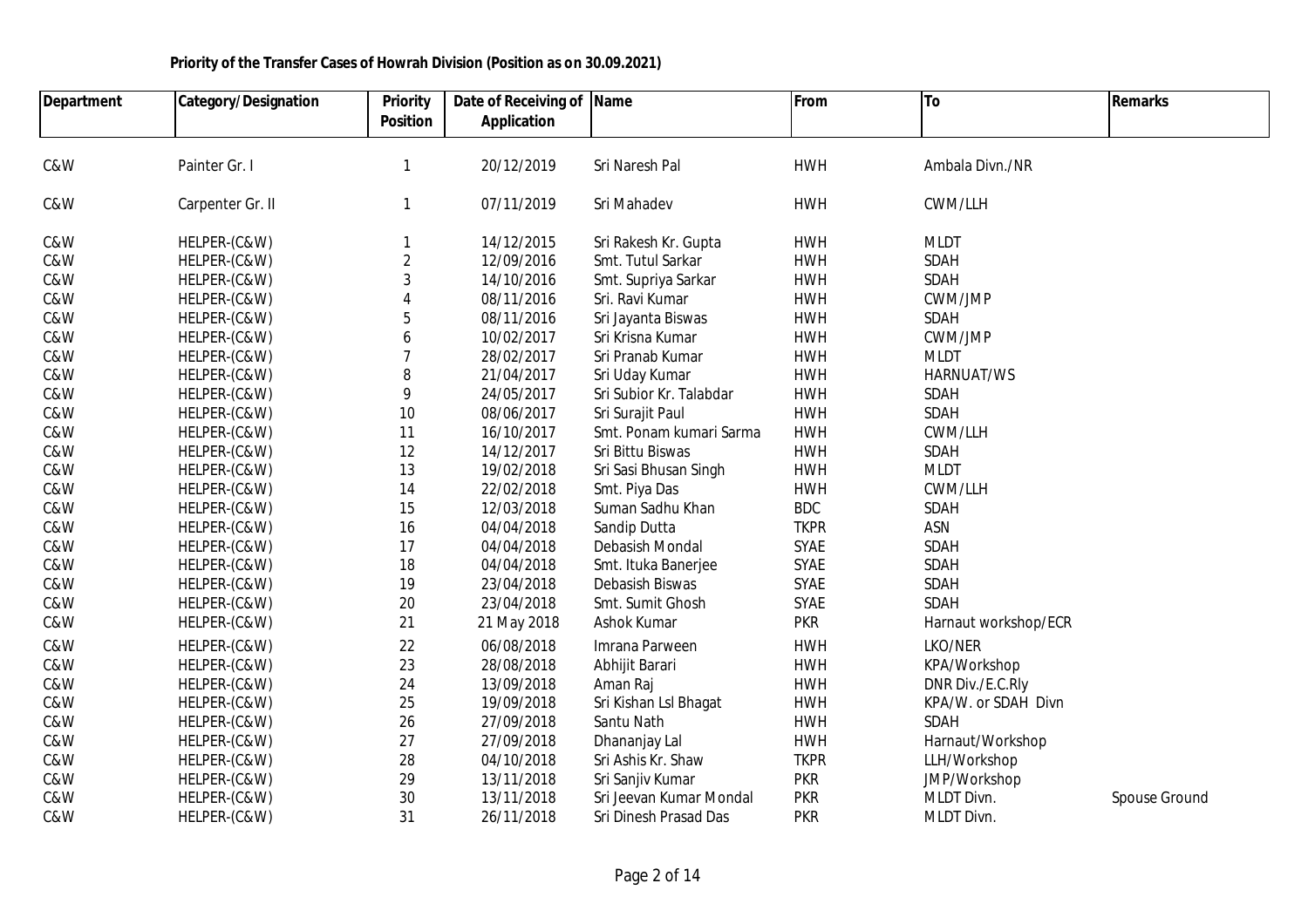| Department              | <b>Category/Designation</b> | <b>Priority</b> | Date of Receiving of Name |                        | From        | To                     | <b>Remarks</b> |
|-------------------------|-----------------------------|-----------------|---------------------------|------------------------|-------------|------------------------|----------------|
|                         |                             | <b>Position</b> | <b>Application</b>        |                        |             |                        |                |
| $\overline{\text{caw}}$ | HELPER-(C&W)                | 32              | 20/12/2018                | Saddam Mondal          | <b>HWH</b>  | <b>SDAH</b>            |                |
| C&W                     | HELPER-(C&W)                | 33              | 28/02/2019                | Sri Subir Das          | <b>HWH</b>  | KPA Wrokshop/SDAH Div. |                |
| C&W                     | HELPER-(C&W)                | 34              | 28/02/2019                | Sri Rupesh Kumar       | <b>PKR</b>  | Danapur Divn.          |                |
| C&W                     | HELPER-(C&W)                | 35              | 28/02/2019                | Sri Umesh Kumar        | AZ          | MLDT Div.              |                |
| C&W                     | HELPER-(C&W)                | 36              | 01/05/2019                | Smt. Gayatri Saha      | <b>TKPR</b> | EMU CS SDAH Divn./ER   |                |
| C&W                     | HELPER-(C&W)                | 37              | 22/05/2019                | Sri Mithlesh Kr. Yadav | <b>HWH</b>  | MLDT Div.              |                |
| C&W                     | HELPER-(C&W)                | 38              | 11/07/2019                | Sri Janirul Islam      | AZ          | LLH/Workshop           |                |
| C&W                     | HELPER-(C&W)                | 39              | 23/09/2019                | Sri Prodip Mondal      | <b>TKPR</b> | <b>CWMKGP/SCR</b>      |                |
| C&W                     | HELPER-(C&W)                | 40              | 19/12/2019                | Sri Abhishek Prasad    | HG          | LLH/Workshop           |                |
| Mech.Power              | ALP/SR. ALP                 | 1               | 19/04/2011                | Shyam Babu Kumar       | <b>RPH</b>  | Samastipur/ECR         |                |
| Mech.Power              | ALP/SR. ALP                 | $\overline{2}$  | 19/04/2011                | Indra Bhusan Kumar     | <b>RPH</b>  | DNR/ECR                |                |
| Mech.Power              | ALP/SR. ALP                 | $\mathbf{3}$    | 25/04/2011                | Pintu Kumar            | <b>RPH</b>  | DNR/ECR                |                |
| Mech.Power              | ALP/SR. ALP                 | $\overline{4}$  | 09/05/2011                | Uma Shankar            | <b>RPH</b>  | DNR/E.CR               |                |
| Mech.Power              | ALP/SR. ALP                 | 5               | 09/05/2011                | Rajeev Kumar           | <b>RPH</b>  | DNR/ECR                |                |
| Mech.Power              | ALP/SR. ALP                 | 6               | 09/05/2011                | Rajesh Kumar           | <b>RPH</b>  | Samastipur/ECR         |                |
| Mech.Power              | ALP/SR. ALP                 | $\overline{7}$  | 09/05/2011                | Firoz Alam             | <b>RPH</b>  | DNR/ECR                |                |
| Mech.Power              | ALP/SR. ALP                 | 8               | 10/05/2011                | Shiv Shankar           | <b>RPH</b>  | DNR/ECR                |                |
| Mech.Power              | ALP/SR. ALP                 | 9               | 10/05/2011                | Rahul Raj              | <b>RPH</b>  | DNR/ECR                |                |
| Mech.Power              | ALP/SR. ALP                 | 10              | 10/05/2011                | Anil Kr Anu            | <b>RPH</b>  | DNR/ECR                |                |
| Mech.Power              | ALP/SR. ALP                 | 11              | 10/05/2011                | Bipin Kr Pankaj        | <b>RPH</b>  | Samastipur/ECR         |                |
| Mech.Power              | ALP/SR. ALP                 | 12              | 10/05/2011                | Sanju Kumar            | <b>RPH</b>  | Samastipur/ECR         |                |
| Mech.Power              | ALP/SR. ALP                 | 13              | 10/05/2011                | Rajeev Anand           | Sr.RPH      | MLDT/ER                |                |
| Mech.Power              | ALP/SR. ALP                 | 14              | 10/05/2011                | Rajee Kumar            | Sr.RPH      | MLDT/ER                |                |
| Mech.Power              | ALP/SR. ALP                 | 15              | 06/06/2011                | Rajeev Kr Mondal       | <b>RPH</b>  | Katihar/NFR            |                |
| Mech.Power              | ALP/SR. ALP                 | 16              | 06/06/2011                | Divya Kriti Kumar      | <b>RPH</b>  | DNR/ECR                |                |
| Mech.Power              | ALP/SR. ALP                 | 17              | 06/06/2011                | Rajeev Kr Choudhary    | <b>RPH</b>  | Samastipur/ECR         |                |
| Mech.Power              | ALP/SR. ALP                 | 18              | 06/06/2011                | Pravin Kumar           | Sr.RPH      | MLDT/ER                |                |
| Mech.Power              | ALP/SR. ALP                 | 19              | 06/06/2011                | Raghunandan Kumar      | Sr.RPH      | MLDT/ER                |                |
| Mech.Power              | ALP/SR. ALP                 | 20              | 06/06/2011                | Mithilesh Kumar        | Sr.RPH      | MLDT/ER                |                |
| Mech.Power              | ALP/SR. ALP                 | 21              | 29/06/2011                | Pramod Kumar           | <b>RPH</b>  | Samastipur/ECR         |                |
| Mech.Power              | ALP/SR. ALP                 | 22              | 29/06/2011                | Amit Kr Choudhary      | <b>RPH</b>  | MGS/ECR                |                |
| Mech.Power              | ALP/SR. ALP                 | 23              | 29/06/2011                | Vinod Kumar            | <b>RPH</b>  | MGS/ECR                |                |
| Mech.Power              | ALP/SR. ALP                 | 24              | 01/07/2011                | Rahul Kant Verma       | <b>RPH</b>  | MGS/ECR                |                |
| Mech.Power              | ALP/SR. ALP                 | 25              | 12/07/2011                | Satrudhan Kumar        | <b>RPH</b>  | DNR/ECR                |                |
| Mech.Power              | ALP/SR. ALP                 | 26              | 15/07/2011                | Rajiv Kumar            | <b>RPH</b>  | Katihar/NFR            |                |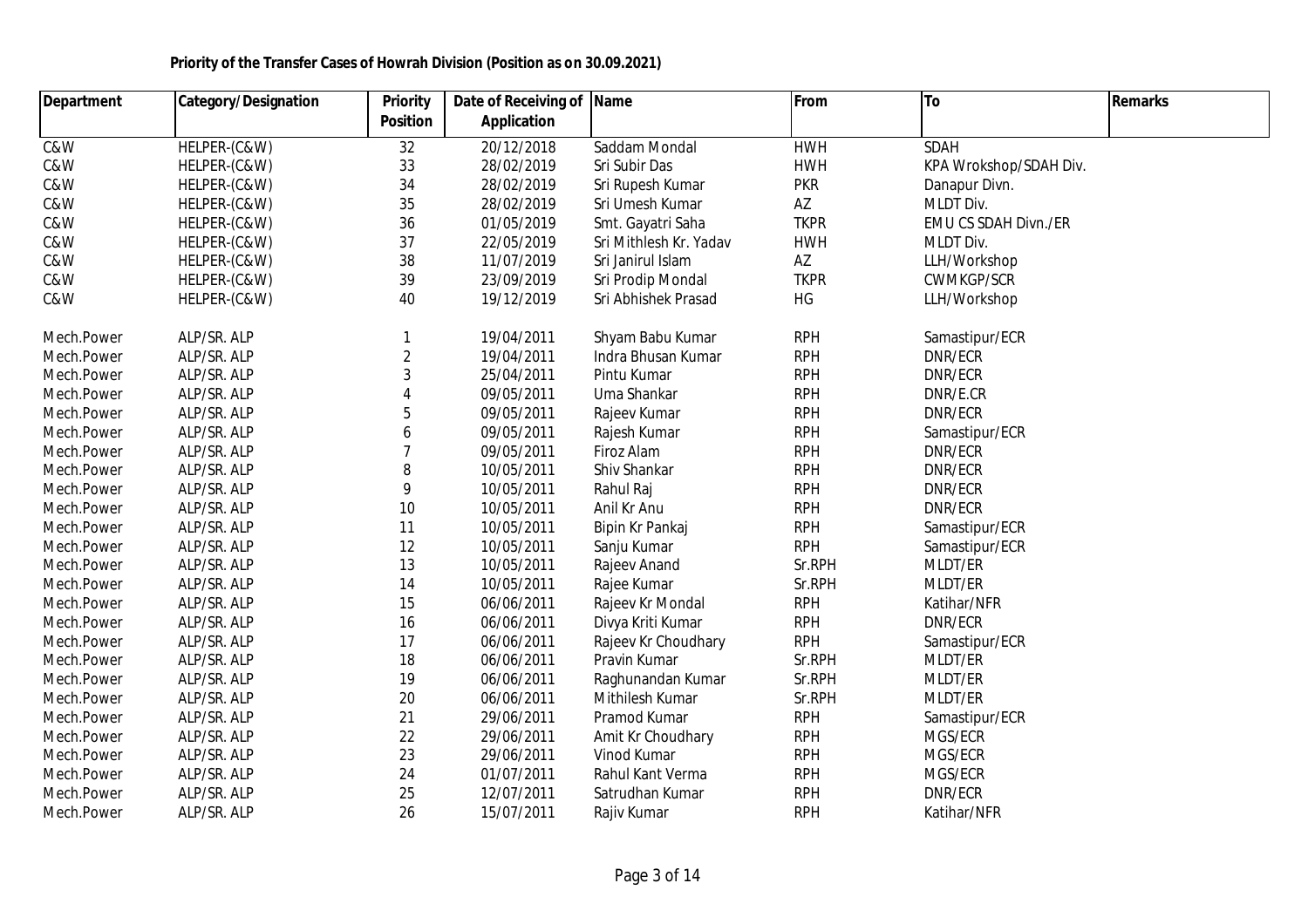| <b>Department</b> | <b>Category/Designation</b> | <b>Priority</b> | Date of Receiving of Name |                      | From           | To             | <b>Remarks</b> |  |
|-------------------|-----------------------------|-----------------|---------------------------|----------------------|----------------|----------------|----------------|--|
|                   |                             | <b>Position</b> | <b>Application</b>        |                      |                |                |                |  |
| Mech.Power        | ALP/SR. ALP                 | 27              | 03/08/2011                | Munna Prosad         | <b>RPH</b>     | DNR/ECR        |                |  |
| Mech.Power        | ALP/SR. ALP                 | 28              | 03/08/2011                | Pradeep Kumar        | <b>RPH</b>     | DNR/ECR        |                |  |
| Mech.Power        | ALP/SR. ALP                 | 29              | 08/09/2011                | Nimai Mridha         | Sr.AZ          | MLDT/ER        |                |  |
| Mech.Power        | ALP/SR. ALP                 | 30              | 08/09/2011                | Himanshu Kumar       | Sr.AZ          | MLDT/ER        |                |  |
| Mech.Power        | ALP/SR. ALP                 | 31              | 13/12/2011                | Dhanraj Kr Rout      | Sr.RPH         | MLDT/ER        |                |  |
| Mech.Power        | ALP/SR. ALP                 | 32              | 14/03/2012                | <b>Bilash Kumar</b>  | Sr.RPH         | MLDT/ER        |                |  |
| Mech.Power        | ALP/SR. ALP                 | 33              | 23/03/2012                | Sudhanshu Kumar      | <b>SrRPH</b>   | MLDT/ER        |                |  |
| Mech.Power        | ALP/SR. ALP                 | 34              | 23/03/2012                | Vinay Kumar          | Sr.RPH         | MLDT/ER        |                |  |
| Mech.Power        | ALP/SR. ALP                 | 35              | 11/04/2012                | Ravi Kr Yadav        | <b>RPH</b>     | Sonpur/ECR     |                |  |
| Mech.Power        | ALP/SR. ALP                 | 36              | 11/04/2012                | Pawan Kr Gupta       | Sr.RPH         | MLDT/ER        |                |  |
| Mech.Power        | ALP/SR. ALP                 | 37              | 11/04/2012                | Amit Anand           | Sr.RPH         | MLDT/ER        |                |  |
| Mech.Power        | ALP/SR. ALP                 | 38              | 16/04/2012                | Manoranjan Kr Singh  | <b>RPH</b>     | MGS/ECR        |                |  |
| Mech.Power        | ALP/SR. ALP                 | 39              | 19/04/2012                | Avinash Kumar        | Sr.RPH         | MLDT/ER        |                |  |
| Mech.Power        | ALP/SR. ALP                 | 40              | 19/04/2012                | Susanta Saha         | <b>RPH</b>     | MLDT/ER        |                |  |
| Mech.Power        | ALP/SR. ALP                 | 41              | 19/04/2012                | Arun Kumar-I         | Sr.RPH         | MLDT/ER        |                |  |
| Mech.Power        | ALP/SR. ALP                 | 42              | 19/04/2012                | Sandeep Kumar        | <b>RPH</b>     | MLDT/ER        |                |  |
| Mech.Power        | ALP/SR. ALP                 | 43              | 19/04/2012                | Sumeet Kumar         | Sr. ALP(D)/RPH | ASN-Divn       |                |  |
| Mech.Power        | ALP/SR. ALP                 | 44              | 22/05/2012                | Raj Kumar Singh      | Sr. ALP(D)/RPH | ASN-Divn       |                |  |
| Mech.Power        | ALP/SR. ALP                 | 45              | 09/07/2012                | Basukinath Yadav     | <b>RPH</b>     | MLDT/ER        |                |  |
| Mech.Power        | ALP/SR. ALP                 | 46              | 23/07/2012                | Pawan Kumar          | Sr.RPH         | MLDT/ER        |                |  |
| Mech.Power        | ALP/SR. ALP                 | 47              | 23/07/2012                | Mukesh Kumar         | Sr.RPH         | MLDT/ER        |                |  |
| Mech.Power        | ALP/SR. ALP                 | 48              | 24/08/2012                | Raj Bharti           | Sr.RPH         | MLDT/ER        |                |  |
| Mech.Power        | ALP/SR. ALP                 | 49              | 28/08/2012                | Deepak Kr Gupta      | Sr.RPH         | MLDT/ER        |                |  |
| Mech.Power        | ALP/SR. ALP                 | 50              | 18/09/2012                | Rakesh Roshan Sharma | Sr.RPH         | MLDT/ER        |                |  |
| Mech.Power        | ALP/SR. ALP                 | 51              | 09/10/2012                | Raj Kumar            | Sr.RPH         | MLDT/ER        |                |  |
| Mech.Power        | ALP/SR. ALP                 | 52              | 09/10/2012                | Devraj Prasad Tanti  | Sr.RPH         | MLDT/ER        |                |  |
| Mech.Power        | ALP/SR. ALP                 | 53              | 05/12/2012                | Jainendra Kr Singh   | Sr.RPH         | MLDT/ER        |                |  |
| Mech.Power        | ALP/SR. ALP                 | 54              | 01/03/2013                | Pankaj Kr Singh      | <b>HLO</b>     | Samastipur/ECR |                |  |
| Mech.Power        | ALP/SR. ALP                 | 55              | 29/04/2013                | Chhotelal Paswan     | Sr. ALP(D)/RPH | ASN-Divn       |                |  |
| Mech.Power        | ALP/SR. ALP                 | 56              | 27/05/2013                | Subhash Kumar        | Sr.RPH         | MLDT/ER        |                |  |
| Mech.Power        | ALP/SR. ALP                 | 57              | 31/05/2013                | Kumar Saurabh        | <b>HLO</b>     | DNR/ECR        |                |  |
| Mech.Power        | ALP/SR. ALP                 | 58              | 31/05/2013                | Manoranjan Kr Chand  | Sr.RPH         | MLDT/ER        |                |  |
| Mech.Power        | ALP/SR. ALP                 | 59              | 11/06/2013                | Mani Bhusan Rajak    | <b>RPH</b>     | Sonpur/ECR     |                |  |
| Mech.Power        | ALP/SR. ALP                 | 60              | 11/06/2013                | Ranjeet Kumar        | <b>RPH</b>     | Sonpur/ECR     |                |  |
| Mech.Power        | ALP/SR. ALP                 | 61              | 11/06/2013                | Birendra Choudhary   | Sr.RPH         | MLDT/ER        |                |  |
| Mech.Power        | ALP/SR. ALP                 | 62              | 04/07/2013                | Santosh Kumar        | Sr.RPH         | MLDT/ER        |                |  |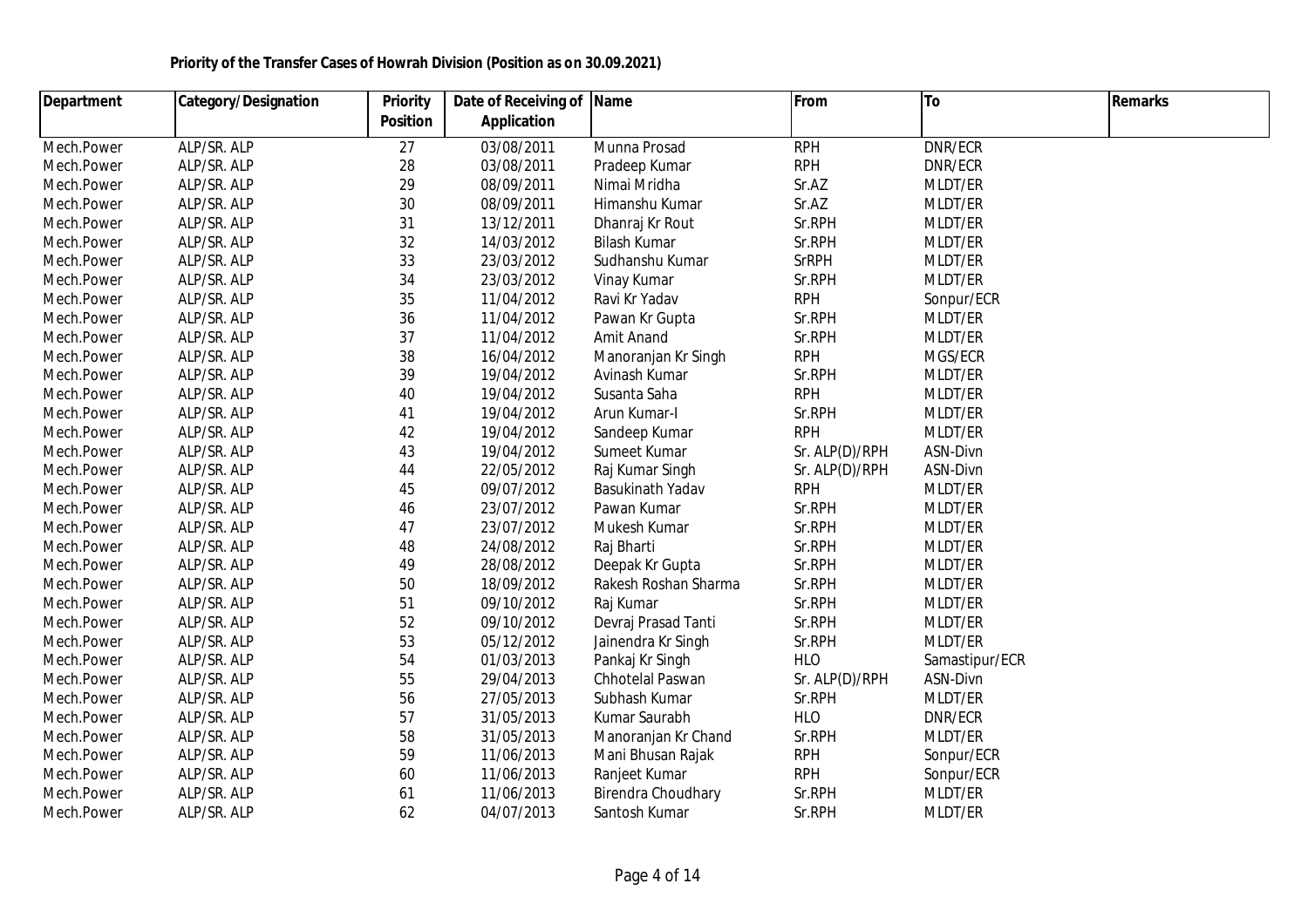| <b>Department</b> | <b>Category/Designation</b> | <b>Priority</b> | Date of Receiving of | <b>Name</b>             | From       | <b>To</b>      | Remarks |
|-------------------|-----------------------------|-----------------|----------------------|-------------------------|------------|----------------|---------|
|                   |                             | <b>Position</b> | <b>Application</b>   |                         |            |                |         |
| Mech.Power        | ALP/SR. ALP                 | 63              | 04/07/2013           | Rajnish Kumar           | Sr.RPH     | MLDT/ER        |         |
| Mech.Power        | ALP/SR. ALP                 | 64              | 11/07/2013           | Kundan Kumar            | Sr.RPH     | MLDT/ER        |         |
| Mech.Power        | ALP/SR. ALP                 | 65              | 07/08/2013           | Rajeev Kr Choudhary     | Sr.RPH     | MLDT/ER        |         |
| Mech.Power        | ALP/SR. ALP                 | 66              | 30/08/2013           | Ramesh Kumar            | <b>RPH</b> | MLDT/ER        |         |
| Mech.Power        | ALP/SR. ALP                 | 67              | 30/08/2013           | Sanjeev Kumar           | <b>RPH</b> | MLDT/ER        |         |
| Mech.Power        | ALP/SR. ALP                 | 68              | 24/10/2013           | Amit Prakash Vikrant    | <b>HWH</b> | Samastipur/ECR |         |
| Mech.Power        | ALP/SR. ALP                 | 69              | 30/10/2013           | Manavendra Kr Munna     | <b>HLO</b> | Samastipur/ECR |         |
| Mech.Power        | ALP/SR. ALP                 | 70              | 30/10/2013           | <b>Bhawesh Kumar</b>    | <b>RPH</b> | MLDT/ER        |         |
| Mech.Power        | ALP/SR. ALP                 | 71              | 27/11/2013           | Amardeo Prasad          | <b>HLO</b> | MLDT/ER        |         |
| Mech.Power        | ALP/SR. ALP                 | 72              | 17/12/2013           | Arun Kumar              | <b>RPH</b> | MLDT/ER        |         |
| Mech.Power        | ALP/SR. ALP                 | 73              | 19/12/2013           | Santosh Kumar s/o Shyam | <b>HLO</b> | MGS/ECR        |         |
|                   |                             |                 |                      | Prasad                  |            |                |         |
| Mech.Power        | ALP/SR. ALP                 | 74              | 03/01/2014           | Navin Kr Gupta          | <b>RPH</b> | MLDT/ER        |         |
| Mech.Power        | ALP/SR. ALP                 | 75              | 14/01/2014           | Niranjan Kumar          | <b>RPH</b> | MLDT/ER        |         |
| Mech.Power        | ALP/SR. ALP                 | 76              | 30/01/2014           | <b>Ganesh Mandal</b>    | <b>RPH</b> | MLDT/ER        |         |
| Mech.Power        | ALP/SR. ALP                 | 77              | 11/02/2014           | Biswajit Jha            | <b>RPH</b> | Katihar/NFR    |         |
| Mech.Power        | ALP/SR. ALP                 | 78              | 11/02/2014           | Ranjan Kr Yadav         | <b>RPH</b> | Varanasi/N.R   |         |
| Mech.Power        | ALP/SR. ALP                 | 79              | 11/02/2014           | Rajendra Kumar-II       | <b>RPH</b> | Katihar/NFR    |         |
| Mech.Power        | ALP/SR. ALP                 | 80              | 11/02/2014           | Rajeev Kr Sah           | <b>RPH</b> | MLDT/ER        |         |
| Mech.Power        | ALP/SR. ALP                 | 81              | 11/02/2014           | Gaurav Kumar            | <b>RPH</b> | MLDT/ER        |         |
| Mech.Power        | ALP/SR. ALP                 | 82              | 11/02/2014           | Rajiv Kumar             | <b>RPH</b> | MLDT/ER        |         |
| Mech.Power        | ALP/SR. ALP                 | 83              | 25/02/2014           | Om Prakash Singh        | <b>RPH</b> | MGS/ECR        |         |
| Mech.Power        | ALP/SR. ALP                 | 84              | 25/02/2014           | Sujit Kumar             | <b>RPH</b> | MLDT/ER        |         |
| Mech.Power        | ALP/SR. ALP                 | 85              | 25/02/2014           | Deepak Kr Choudhary     | <b>RPH</b> | MLDT/ER        |         |
| Mech.Power        | ALP/SR. ALP                 | 86              | 25/02/2014           | Raj Kr Raj              | AL/RPH     | DNR/ECR        |         |
| Mech.Power        | ALP/SR. ALP                 | 87              | 19/03/2014           | Rahul Kumar             | <b>RPH</b> | DNR/ECR        |         |
| Mech.Power        | ALP/SR. ALP                 | 88              | 19/03/2014           | Manu Kr Sinha           | <b>RPH</b> | Katihar/NFR    |         |
| Mech.Power        | ALP/SR. ALP                 | 89              | 19/03/2014           | Ravi Shankar            | <b>RH</b>  | DNR/ECR        |         |
| Mech.Power        | ALP/SR. ALP                 | 90              | 19/03/2014           | Ajay Kr Singh           | <b>RPH</b> | Katihar/NFR    |         |
| Mech.Power        | ALP/SR. ALP                 | 91              | 01/04/2014           | Ritesh Kumar            | <b>RPH</b> | Sonpur/ECR     |         |
| Mech.Power        | ALP/SR. ALP                 | 92              | 01/04/2014           | Abhishek Anand          | <b>RPH</b> | Katihar/NFR    |         |
| Mech.Power        | ALP/SR. ALP                 | 93              | 01/04/2014           | Sajjan Kr Paswan        | <b>RPH</b> | Katihar/NFR    |         |
| Mech.Power        | ALP/SR. ALP                 | 94              | 01/04/2014           | Abdhesh Kumar           | <b>RPH</b> | MLDT/ER        |         |
| Mech.Power        | ALP/SR. ALP                 | 95              | 01/04/2014           | Shambhu Kumar           | <b>RPH</b> | MLDT/ER        |         |
| Mech.Power        | ALP/SR. ALP                 | 96              | 01/04/2014           | Kumar Mritunjay         | <b>RPH</b> | MLDT/ER        |         |
| Mech.Power        | ALP/SR. ALP                 | 97              | 09/07/2014           | Sambhu Kr Paswan        | <b>RPH</b> | MLDT/ER        |         |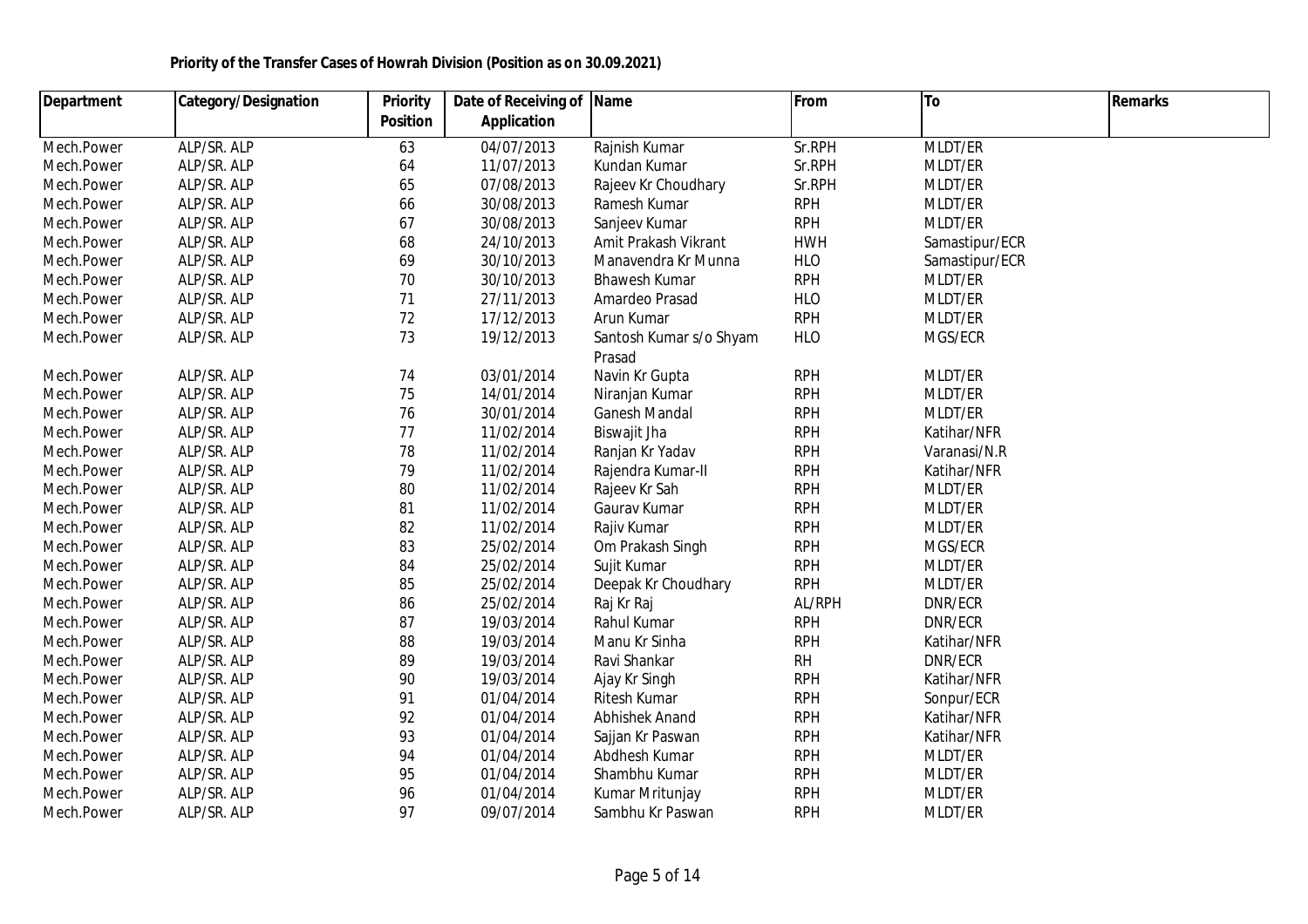| <b>Department</b> | <b>Category/Designation</b> | <b>Priority</b> | Date of Receiving of Name |                      | From       | To             | <b>Remarks</b> |  |
|-------------------|-----------------------------|-----------------|---------------------------|----------------------|------------|----------------|----------------|--|
|                   |                             | <b>Position</b> | <b>Application</b>        |                      |            |                |                |  |
| Mech.Power        | ALP/SR. ALP                 | 98              | 09/07/2014                | Chandan Kumar        | <b>RPH</b> | MLDT/ER        |                |  |
| Mech.Power        | ALP/SR. ALP                 | 99              | 09/07/2014                | Swapan Kr Saha       | <b>RPH</b> | MLDT/ER        |                |  |
| Mech.Power        | ALP/SR. ALP                 | 100             | 19/08/2014                | Rajesh Kr Paswan     | <b>RPH</b> | Katihar/N.FR   |                |  |
| Mech.Power        | ALP/SR. ALP                 | 101             | 19/08/2014                | Jitendra Kumar       | <b>RPH</b> | MLDT/ER        |                |  |
| Mech.Power        | ALP/SR. ALP                 | 102             | 24/09/2014                | Prakash Kumar        | <b>RPH</b> | Katihar/N.FR   |                |  |
| Mech.Power        | ALP/SR. ALP                 | 103             | 24/09/2014                | Subhash Kr Ganesh    | <b>RPH</b> | Katihar/NFR    |                |  |
| Mech.Power        | ALP/SR. ALP                 | 104             | 24/09/2014                | Ratan Raj            | <b>RPH</b> | MLDT/ER        |                |  |
| Mech.Power        | ALP/SR. ALP                 | 105             | 24/09/2014                | Dileep Kumar         | <b>RPH</b> | MLDT/ER        |                |  |
| Mech.Power        | ALP/SR. ALP                 | 106             | 14/10/2014                | Raj Kr Raj           | <b>RPH</b> | MLDT/ER        |                |  |
| Mech.Power        | ALP/SR. ALP                 | 107             | 17/10/2014                | Mukesh Kumar         | <b>RPH</b> | MLDT/ER        |                |  |
| Mech.Power        | ALP/SR. ALP                 | 108             | 17/10/2014                | <b>Kumar Prit</b>    | <b>RPH</b> | MLDT/ER        |                |  |
| Mech.Power        | ALP/SR. ALP                 | 109             | 27/10/2014                | Malay Kanti Sarkar   | AZ         | MLDT/ER        |                |  |
| Mech.Power        | ALP/SR. ALP                 | 110             | 27/10/2014                | Debashish Mondal     | AZ         | MLDT/ER        |                |  |
| Mech.Power        | ALP/SR. ALP                 | 111             | 27/10/2014                | Gobinda Biswas       | AZ         | MLDT/ER        |                |  |
| Mech.Power        | ALP/SR. ALP                 | 112             | 31/10/2014                | Prabhat Kumar        | <b>RPH</b> | MLDT/ER        |                |  |
| Mech.Power        | ALP/SR. ALP                 | 113             | 12/12/2014                | Rajkamal             | <b>RPH</b> | Danapur/ECR    |                |  |
| Mech.Power        | ALP/SR. ALP                 | 114             | 23/02/2015                | Narendra Kr Kaushal  | <b>RPH</b> | Sonpur//ECR    |                |  |
| Mech.Power        | ALP/SR. ALP                 | 115             | 23/02/2015                | Tinku Kumar          | <b>RPH</b> | Samastipur/ECR |                |  |
| Mech.Power        | ALP/SR. ALP                 | 116             | 23/02/2015                | Nishant Kr Gourab    | <b>RPH</b> | MLDT/ER        |                |  |
| Mech.Power        | ALP/SR. ALP                 | 117             | 23/02/2015                | Gopal Kr Jha         | <b>RPH</b> | MLDT/ER        |                |  |
| Mech.Power        | ALP/SR. ALP                 | 118             | 23/02/2015                | Pankaj Upadhyay      | <b>RPH</b> | MLDT/ER        |                |  |
| Mech.Power        | ALP/SR. ALP                 | 119             | 23/02/2015                | Arvind Kumar         | <b>RPH</b> | MLDT/ER        |                |  |
| Mech.Power        | ALP/SR. ALP                 | 120             | 23/02/2015                | Sidharth Kumar       | <b>RPH</b> | MLDT/ER        |                |  |
| Mech.Power        | ALP/SR. ALP                 | 121             | 23/02/2015                | Pawan Kumar-II       | <b>RPH</b> | MLDT/ER        |                |  |
| Mech.Power        | ALP/SR. ALP                 | 122             | 23/02/2015                | Aditya Raj-II        | <b>RPH</b> | MLDT/ER        |                |  |
| Mech.Power        | ALP/SR. ALP                 | 123             | 23/02/2015                | Binay Kr Sharma      | <b>RPH</b> | MLDT/ER        |                |  |
| Mech.Power        | ALP/SR. ALP                 | 124             | 26/02/2015                | <b>Bibek Kumar</b>   | <b>RPH</b> | SPJ/ECR.       |                |  |
| Mech.Power        | ALP/SR. ALP                 | 125             | 27/02/2015                | Mithilesh Paswan     | <b>RPH</b> | MLDT/ER        |                |  |
| Mech.Power        | ALP/SR. ALP                 | 126             | 27/02/2015                | Ashish Raj           | <b>RPH</b> | MLDT/ER        |                |  |
| Mech.Power        | ALP/SR. ALP                 | 127             | 02/03/2015                | <b>Arvind Kumar</b>  | <b>RPH</b> | MLDT/ER        |                |  |
| Mech.Power        | ALP/SR. ALP                 | 128             | 02/03/2015                | Shivadasni Kumar     | <b>RPH</b> | MLDT/ER        |                |  |
| Mech.Power        | ALP/SR. ALP                 | 129             | 11/03/2015                | Kumar Mrityunjoy     | <b>RPH</b> | MLDT/ER        |                |  |
| Mech.Power        | ALP/SR. ALP                 | 130             | 18/03/2015                | Kumar Bhaskar Mandal | <b>RPH</b> | <b>KIR/NFR</b> |                |  |
| Mech.Power        | ALP/SR. ALP                 | 131             | 18/03/2015                | Ravi Kant Kumar      | <b>RPH</b> | MGS/ECR        |                |  |
| Mech.Power        | ALP/SR. ALP                 | 132             | 18/03/2015                | Ganesh Pandit        | <b>RPH</b> | MLDT/ER        |                |  |
| Mech.Power        | ALP/SR. ALP                 | 133             | 18/03/2015                | Deepak Kumar         | <b>RPH</b> | MLDT/ER        |                |  |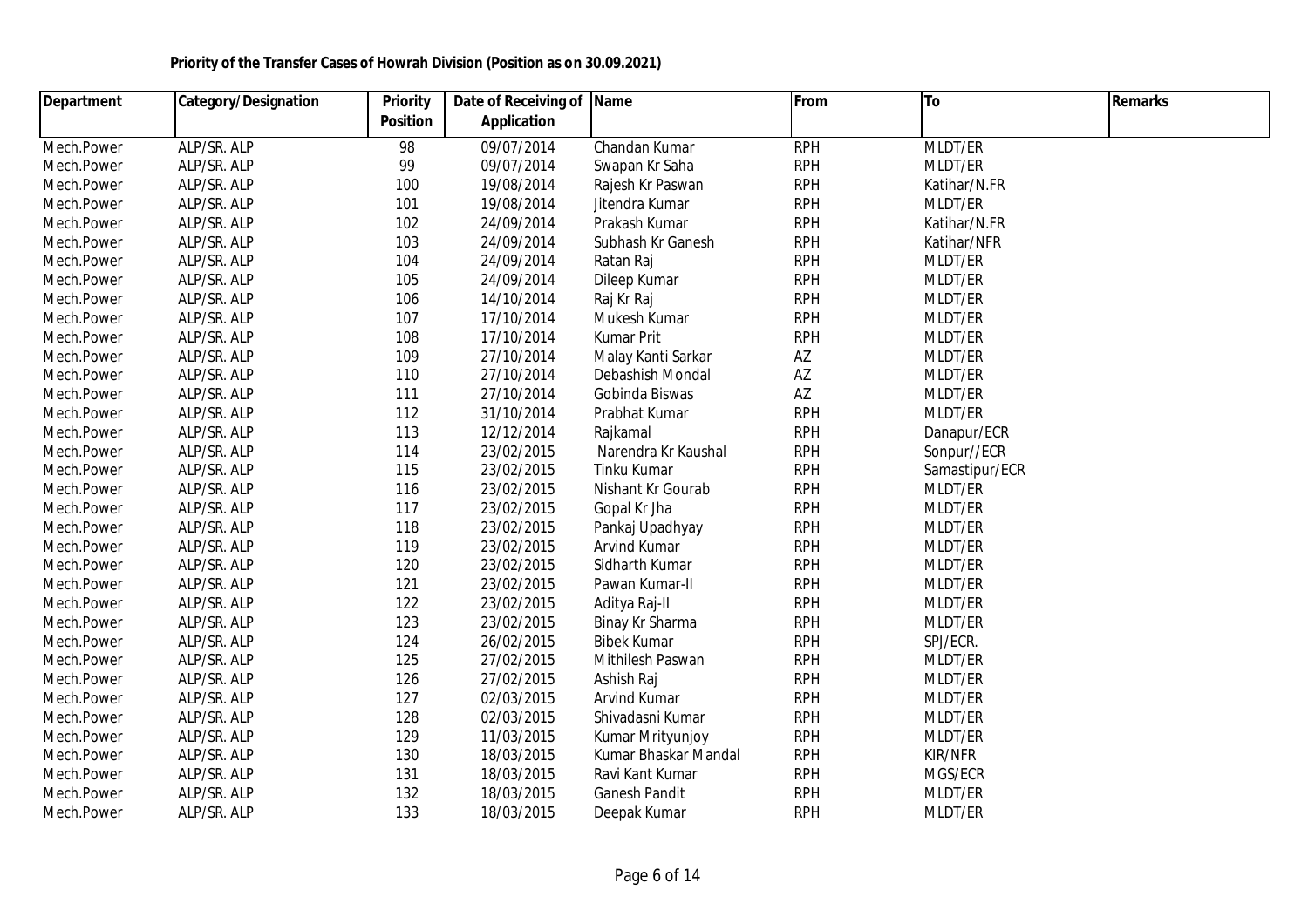| <b>Department</b> | <b>Category/Designation</b> | <b>Priority</b> | Date of Receiving of | <b>Name</b>         | From        | To            | <b>Remarks</b> |  |
|-------------------|-----------------------------|-----------------|----------------------|---------------------|-------------|---------------|----------------|--|
|                   |                             | <b>Position</b> | <b>Application</b>   |                     |             |               |                |  |
| Mech.Power        | ALP/SR. ALP                 | 134             | 18/03/2015           | Raj Amresh          | <b>RPH</b>  | MLDT/ER       |                |  |
| Mech.Power        | ALP/SR. ALP                 | 135             | 27/03/2015           | Rahul Kumar         | <b>RPH</b>  | MLDT/ER       |                |  |
| Mech.Power        | ALP/SR. ALP                 | 136             | 27/03/2015           | Murari Pandit       | <b>RPH</b>  | MLDT/ER       |                |  |
| Mech.Power        | ALP/SR. ALP                 | 137             | 06/04/2015           | Bibhishan Kumar     | <b>RPH</b>  | MLDT/ER       |                |  |
| Mech.Power        | ALP/SR. ALP                 | 138             | 16/04/2015           | Rakesh Kr Sharma    | <b>RPH</b>  | KIR/NFR       |                |  |
| Mech.Power        | ALP/SR. ALP                 | 139             | 16/04/2015           | Sumit Kr Chourasia  | <b>RPH</b>  | MLDT/ER       |                |  |
| Mech.Power        | ALP/SR. ALP                 | 140             | 16/04/2015           | Mithilesh Kumar-IV  | <b>RPH</b>  | MLDT/ER       |                |  |
| Mech.Power        | ALP/SR. ALP                 | 141             | 16/04/2015           | Sanoj Kumar         | <b>RPH</b>  | MLDT/ER       |                |  |
| Mech.Power        | ALP/SR. ALP                 | 142             | 16/04/2015           | Vikash Kumar        | <b>RPH</b>  | MLDT/ER       |                |  |
| Mech.Power        | ALP/SR. ALP                 | 143             | 20/04/2015           | Mukesh Kumar        | <b>RPH</b>  | KIR/NFR       |                |  |
| Mech.Power        | ALP/SR. ALP                 | 144             | 20/04/2015           | Mani Kant Sharma    | <b>RPH</b>  | MLDT/ER       |                |  |
| Mech.Power        | ALP/SR. ALP                 | 145             | 20/04/2015           | Santosh Kumar-V     | <b>RPH</b>  | MLDT/ER       |                |  |
| Mech.Power        | ALP/SR. ALP                 | 146             | 06/05/2015           | Rikesh Kumar        | <b>RPH</b>  | MLDT/ER       |                |  |
| Mech.Power        | ALP/SR. ALP                 | 147             | 06/05/2015           | Aditya Raj-I        | <b>RPH</b>  | MLDT/ER       |                |  |
| Mech.Power        | ALP/SR. ALP                 | 148             | 06/05/2015           | Satya Chand Biswas  | <b>RPH</b>  | MLDT/ER       |                |  |
| Mech.Power        | ALP/SR. ALP                 | 149             | 08/05/2015           | Sagar Kumar         | AZ          | MLDT/ER       |                |  |
| Mech.Power        | ALP/SR. ALP                 | 150             | 18/05/2015           | Balmiki Kr Gupta    | <b>RPH</b>  | MLDT/ER       |                |  |
| Mech.Power        | ALP/SR. ALP                 | 151             | 18/05/2015           | Ajay Kumar          | <b>RPH</b>  | MLDT/ER       |                |  |
| Mech.Power        | ALP/SR. ALP                 | 152             | 21/05/2015           | Sunil Kr Yadav      | <b>RPH</b>  | KIR/NFR       |                |  |
| Mech.Power        | ALP/SR. ALP                 | 153             | 21/05/2015           | Ravi Ranjan Kumar   | <b>KWAE</b> | MLDT/ER       |                |  |
| Mech.Power        | ALP/SR. ALP                 | 154             | 21/05/2015           | Chandan Kr Yadav    | <b>KWAE</b> | MLDT/ER       |                |  |
| Mech.Power        | ALP/SR. ALP                 | 155             | 28/05/2015           | Aditya Raj,00407266 | <b>RPH</b>  | MLDT/ER       |                |  |
| Mech.Power        | ALP/SR. ALP                 | 156             | 11/06/2015           | Kundan Kr Mandal    | <b>RPH</b>  | KIR/NFR       |                |  |
| Mech.Power        | ALP/SR. ALP                 | 157             | 11/06/2015           | Rahul Kumar         | <b>RPH</b>  | MLDT/ER       |                |  |
| Mech.Power        | ALP/SR. ALP                 | 158             | 11/06/2015           | Bikash Kumar        | <b>HWH</b>  | MLDT/ER       |                |  |
| Mech.Power        | ALP/SR. ALP                 | 159             | 29/06/2015           | Bamakhapa Biswas    | <b>RPH</b>  | KIR/NFR       |                |  |
| Mech.Power        | ALP/SR. ALP                 | 160             | 29/06/2015           | Anil Kumar          | <b>RPH</b>  | MLDT/ER       |                |  |
| Mech.Power        | ALP/SR. ALP                 | 161             | 30/06/2015           | Prem Gupta          | AZ          | MLDT/ER       |                |  |
| Mech.Power        | ALP/SR. ALP                 | 162             | 05/08/2015           | Ajay Kumar          | <b>KWAE</b> | SPJ/ECR       |                |  |
| Mech.Power        | ALP/SR. ALP                 | 163             | 11/08/2015           | Ashok Kumar         | <b>BWN</b>  | MGS-DIVN/ECR  |                |  |
| Mech.Power        | ALP/SR. ALP                 | 164             | 18/08/2015           | Sharvan Kr. Singh   | <b>RPH</b>  | MLDT/ER       |                |  |
| Mech.Power        | ALP/SR. ALP                 | 165             | 18/08/2015           | Amit Kumar          | <b>RPH</b>  | MLDT/ER       |                |  |
| Mech.Power        | ALP/SR. ALP                 | 166             | 20/08/2015           | Mukesh Kumar        | <b>BWN</b>  | MLDT/ER       |                |  |
| Mech.Power        | ALP/SR. ALP                 | 167             | 03/11/2015           | Krishna Murari      | <b>HWH</b>  | Sonepur / ECR |                |  |
| Mech.Power        | ALP/SR. ALP                 | 168             | 03/11/2015           | Indrajit Kumar      | <b>RPH</b>  | SPJ-DIVN/ECR  |                |  |
| Mech.Power        | ALP/SR. ALP                 | 169             | 03/11/2015           | Bimlesh Kr. Singh   | <b>RPH</b>  | ASN-Divn      |                |  |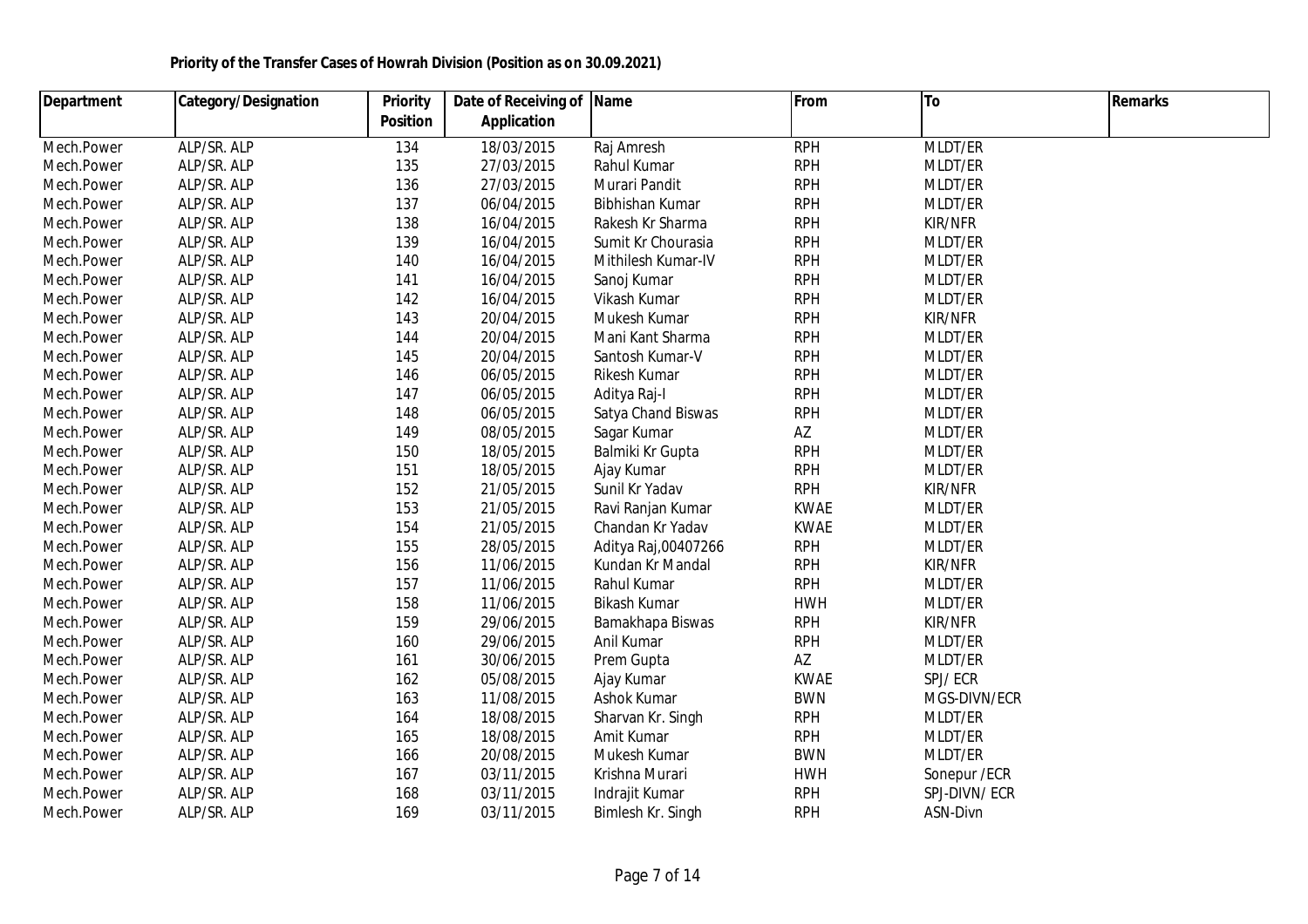| <b>Department</b> | <b>Category/Designation</b> | <b>Priority</b> | Date of Receiving of Name |                         | From        | To                   | <b>Remarks</b> |
|-------------------|-----------------------------|-----------------|---------------------------|-------------------------|-------------|----------------------|----------------|
|                   |                             | <b>Position</b> | <b>Application</b>        |                         |             |                      |                |
| Mech.Power        | ALP/SR. ALP                 | 170             | 08/01/2016                | Sarvesh Kumar           | <b>RPH</b>  | SPJ-DIVN/ECR         |                |
| Mech.Power        | ALP/SR. ALP                 | 171             | 25/01/2016                | Rajeev Ranjan           | <b>HWH</b>  | KIR-DIVN/NFR         |                |
| Mech.Power        | ALP/SR. ALP                 | 172             | 10/02/2016                | Sentu Kumar             | <b>HWH</b>  | MLDT/ER              |                |
| Mech.Power        | ALP/SR. ALP                 | 173             | 10/02/2016                | Tapan Kumar             | <b>HWH</b>  | MLDT/ER              |                |
| Mech.Power        | ALP/SR. ALP                 | 174             | 19/02/2016                | Raghwendra Kr Mondal    | <b>HWH</b>  | MLDT/ER              |                |
| Mech.Power        | ALP/SR. ALP                 | 175             | 19/02/2016                | Satyam Raja             | <b>RPH</b>  | MLDT/ER              |                |
| Mech.Power        | ALP/SR. ALP                 | 176             | 19/02/2016                | Rakesh Kr Ranjan        | <b>HWH</b>  | MLDT/ER              |                |
| Mech.Power        | ALP/SR. ALP                 | 177             | 17/03/2016                | Ritesh Kumar            | <b>KWAE</b> | MLDT/ER              |                |
| Mech.Power        | ALP/SR. ALP                 | 178             | 30/05/2016                | Rakesh Choudhury        | <b>RPH</b>  | KIR-DIVN/NFR         |                |
| Mech.Power        | ALP/SR. ALP                 | 179             | 30/05/2016                | Tipu Kumar              | AZ          | MLDT/ER              |                |
| Mech.Power        | ALP/SR. ALP                 | 180             | 31/05/2016                | Sukesh Kr Mishra        | AZ          | MLDT/ER              |                |
| Mech.Power        | ALP/SR. ALP                 | 181             | 13/07/2016                | Shankar Bishwas         | <b>RPH</b>  | KIR-DIVN/NFR         |                |
| Mech.Power        | ALP/SR. ALP                 | 182             | 13/07/2016                | Tapas Kumar Das         | <b>RPH</b>  | KIR-DIVN/NFR         |                |
| Mech.Power        | ALP/SR. ALP                 | 183             | 13/07/2016                | Jashwant Kumar          | <b>RPH</b>  | MGS-DIVN/ECR         |                |
| Mech.Power        | ALP/SR. ALP                 | 184             | 13/07/2016                | Arbind Kumar            | <b>RPH</b>  | MLDT/ER              |                |
| Mech.Power        | ALP/SR. ALP                 | 185             | 13/07/2016                | Ravi Ranjan             | <b>RPH</b>  | MLDT/ER              |                |
| Mech.Power        | ALP/SR. ALP                 | 186             | 13/07/2016                | Amit Kumar              | <b>RPH</b>  | MLDT/ER              |                |
| Mech.Power        | ALP/SR. ALP                 | 187             | 30/08/2016                | Mithilesh Kumar         | <b>RPH</b>  | SPJ-DIVN/ECR         |                |
| Mech.Power        | ALP/SR. ALP                 | 188             | 30/08/2016                | Ranjeet Kumar           | <b>RPH</b>  | MLDT/ER              |                |
| Mech.Power        | ALP/SR. ALP                 | 189             | 30/08/2016                | Sudhanshu Shekhar Singh | <b>RPH</b>  | MLDT/ER              |                |
| Mech.Power        | ALP/SR. ALP                 | 190             | 23/09/2016                | Rohit Anand             | <b>BDC</b>  | MLDT/ER              |                |
| Mech.Power        | ALP/SR. ALP                 | 191             | 23/09/2016                | Gyan Kumar              | AZ          | MLDT/ER              |                |
| Mech.Power        | ALP/SR. ALP                 | 192             | 23/09/2016                | Shailesh Sharma         | AZ          | MLDT/ER              |                |
| Mech.Power        | ALP/SR. ALP                 | 193             | 23/09/2016                | Dhananjoy Pal           | <b>HWH</b>  | SDAH-DIVN            |                |
| Mech.Power        | ALP/SR. ALP                 | 194             | 05/12/2016                | Abhinov Kumar Abhay     | <b>RPH</b>  | MLDT/ER              |                |
| Mech.Power        | ALP/SR. ALP                 | 195             | 13/02/2017                | Rajesh Kumar Sah        | <b>HWH</b>  | MLDT/ER              |                |
| Mech.Power        | ALP/SR. ALP                 | 196             | 13/02/2017                | Abhishek Kumar          | <b>RPH</b>  | MLDT/ER              |                |
| Mech.Power        | ALP/SR. ALP                 | 197             | 13/02/2017                | Surendra Chowdhary      | <b>RPH</b>  | MLDT/ER              |                |
| Mech.Power        | ALP/SR. ALP                 | 198             | 29/03/2017                | Mahes Chandra Maji      | <b>RPH</b>  | ASN-Divn             |                |
| Mech.Power        | ALP/SR. ALP                 | 199             | 27/04/2017                | Prakash Kaushal         | <b>BWN</b>  | MGS-DIVN/EC RIy.     |                |
| Mech.Power        | ALP/SR. ALP                 | 200             | 27/04/2017                | Rakesh Kr. Sharma       | <b>RPH</b>  | Varanasi-Divn/NE Rly |                |
| Mech.Power        | ALP/SR. ALP                 | 201             | 27/04/2017                | Rajen Sarkar            | <b>RPH</b>  | SDAH-DIVN            |                |
| Mech.Power        | ALP/SR. ALP                 | 202             | 27/04/2017                | Kaushik Saha            | <b>RPH</b>  | SDAH-DIVN            |                |
| Mech.Power        | ALP/SR. ALP                 | 203             | 27/04/2017                | Pabitra Biswas          | <b>RPH</b>  | SDAH-DIVN            |                |
| Mech.Power        | ALP/SR. ALP                 | 204             | 08/06/2017                | Rakesh Kumar Singh      | <b>HWH</b>  | MLDT/ER              |                |
| Mech.Power        | ALP/SR. ALP                 | 205             | 08/06/2017                | Sujit Kumar Das         | <b>RPH</b>  | ASN-Divn             |                |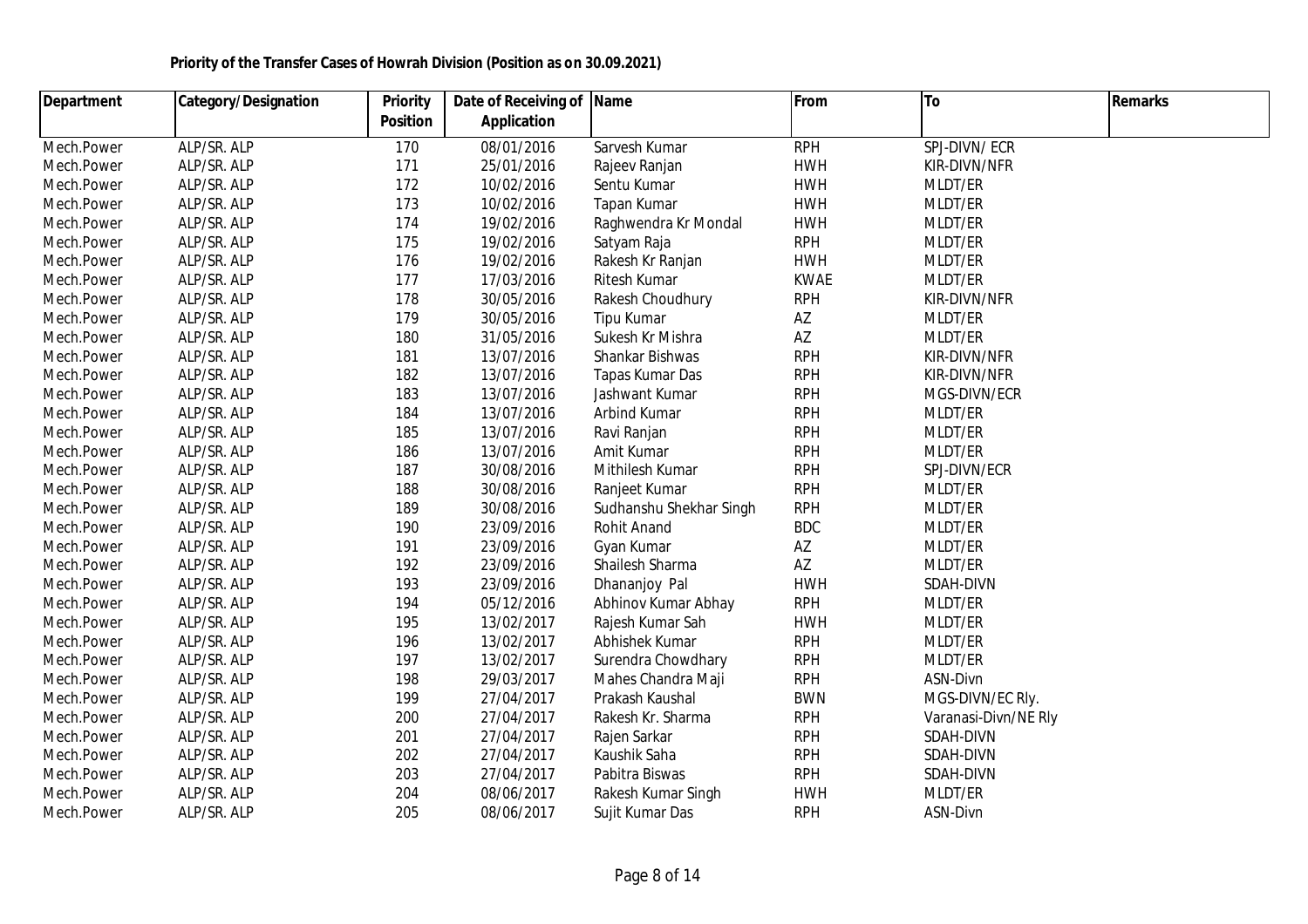| <b>Department</b> | <b>Category/Designation</b> | <b>Priority</b> | Date of Receiving of | <b>Name</b>               | From                   | To                   | Remarks |
|-------------------|-----------------------------|-----------------|----------------------|---------------------------|------------------------|----------------------|---------|
|                   |                             | <b>Position</b> | <b>Application</b>   |                           |                        |                      |         |
| Mech.Power        | ALP/SR. ALP                 | 206             | 06/09/2017           | Abhimannyu Kumar          | <b>RPH</b>             | KIR-DIVN /NFRIy      |         |
| Mech.Power        | ALP/SR. ALP                 | 207             | 06/09/2017           | Deepak Kumar              | <b>RPH</b>             | DNR-DIVN /E C R      |         |
| Mech.Power        | ALP/SR. ALP                 | 208             | 06/09/2017           | Md Qayum Alam             | <b>RPH</b>             | MLDT/ER              |         |
| Mech.Power        | ALP/SR. ALP                 | 209             | 06/09/2017           | Ranajay Dhar              | <b>HWH</b>             | SDAH-DIVN            |         |
| Mech.Power        | ALP/SR. ALP                 | 210             | 06/09/2017           | Dharmendra Kumaer         | <b>RPH</b>             | ASN-Divn             |         |
| Mech.Power        | ALP/SR. ALP                 | 211             | 06/09/2017           | Subodh Kumar Singh        | <b>RPH</b>             | ASN-Divn             |         |
| Mech.Power        | ALP/SR. ALP                 | 212             | 17/10/2017           | Rakesh Kr. Roshan         | <b>RPH</b>             | MGS-DIVN /E CR       |         |
| Mech.Power        | ALP/SR. ALP                 | 213             | 24/11/2017           | Mahatim Chauhan           | <b>RPH</b>             | Varanasi-Divn/NE Rly |         |
| Mech.Power        | ALP(D)/RPH                  | 214             | 24/11/2017           | Ravindra Kumar            | <b>RPH</b>             | ASN-DIVN             |         |
| Mech.Power        | ALP(D)/RPH                  | 215             | 24/11/2017           | Saikat Paul               | <b>RPH</b>             | ASN-DIVN             |         |
| Mech.Power        | ALP(D)/RPH                  | 216             | 24/11/2017           | Suman Chatterjee          | <b>RPH</b>             | ASN-DIVN             |         |
| Mech.Power        | ALP(D)/RPH                  | 217             | 27/12/2017           | Nemai Pal                 | <b>RPH</b>             | SDAH-DIVN            |         |
| Mech.Power        | ALP(D)/RPH                  | 218             | 08/01/2018           | Ramesh Paswan             | <b>RPH</b>             | <b>MLDT-DIVN</b>     |         |
| Mech.Power        | ALP(D)/RPH                  | 219             | 08/01/2018           | Ranjit Kumar              | <b>RPH</b>             | MLDT-DIVN            |         |
| Mech.Power        | ALP(D)/BDC                  | 220             | 08/01/2018           | Ayan Kumar Paul           | <b>BDC</b>             | SDAH-DIVN            |         |
| Mech.Power        | ALP/SR. ALP                 | 221             | 08/01/2018           | Prameshar Kumar           | <b>RPH</b>             | DNR-DIVN / E C RIV   |         |
| Mech.Power        | ALP/SR. ALP                 | 222             | 08/01/2018           | Deepak Kumar, S/O: Dhanai | <b>RPH</b>             | Sonpur-Divn/E.C.Rly  |         |
|                   |                             |                 |                      | Sah                       |                        |                      |         |
| Mech.Power        | ALP/SR. ALP                 | 223             | 08/01/2018           | Sudhir Kumar              | $\mathsf{A}\mathsf{Z}$ | MGS-Divn/E.C.Rly     |         |
| Mech.Power        | ALP/SR. ALP                 | 224             | 08/01/2018           | Diwakar Kumar             | AZ                     | Sonpur-Divn/E.C.Rly  |         |
| Mech.Power        | ALP/SR. ALP                 | 225             | 05/02/2018           | Mukesh Kumar              | AZ                     | SPJ-DIVN/ECRIy       |         |
| Mech.Power        | ALP/SR. ALP                 | 226             | 05/02/2018           | Manoj Kumar               | AZ                     | DNR-DIVN / EC RIV    |         |
| Mech.Power        | ALP(D)/AZ                   | 227             | 05/02/2018           | Saket Singh               | AZ                     | MLDT-DIVN            |         |
| Mech.Power        | ALP(D)/RPH                  | 228             | 05/02/2018           | Pradip Kumar Singh        | <b>RPH</b>             | <b>MLDT-DIVN</b>     |         |
| Mech.Power        | ALP/SR. ALP                 | 229             | 05/03/2018           | Abhishek Kumar            | <b>RPH</b>             | SPJ-DIVN/ECRIy       |         |
| Mech.Power        | ALP/SR. ALP                 | 230             | 05/03/2018           | Ranjan Kumar Mandal       | <b>RPH</b>             | KIR-DIVN/NFR         |         |
| Mech.Power        | ALP(D)/RPH                  | 231             | 05/03/2018           | Rakesh Kumar Mandal       | <b>RPH</b>             | <b>MLDT-DIVN</b>     |         |
| Mech.Power        | ALP(D)/RPH                  | 232             | 05/03/2018           | Suman Kumar               | <b>RPH</b>             | MLDT-DIVN            |         |
| Mech.Power        | ALP(D)/RPH                  | 233             | 05/03/2018           | Priyanshu Kumar           | <b>RPH</b>             | <b>MLDT-DIVN</b>     |         |
| Mech.Power        | ALP(D)/RPH                  | 234             | 05/03/2018           | Bipin Ranjan Choudhury    | <b>RPH</b>             | MLDT-DIVN            |         |
| Mech.Power        | ALP(D)/RPH                  | 235             | 09/04/2018           | Ranjeet Kumar             | <b>RPH</b>             | MLDT-DIVN            |         |
| Mech.Power        | ALP(D)/RPH                  | 236             | 09/04/2018           | Alok Kumar Deo            | <b>RPH</b>             | MLDT-DIVN            |         |
| Mech.Power        | ALP(D)/RPH                  | 237             | 09/04/2018           | Rakesh Kumar              | <b>RPH</b>             | DNR-DIVN / EC RIV    |         |
| Mech.Power        | ALP(D)/RPH                  | 238             | 09/04/2018           | Deepak Kumar Raushan      | <b>RPH</b>             | SPJ-DIVN/ECRIy       |         |
| Mech.Power        | ALP(D)/RPH                  | 239             | 14/06/2018           | Arvind Kumar Verma        | <b>RPH</b>             | MGS-DIVN/ECRIy       |         |
| Mech.Power        | ALP(D)/HWH                  | 240             | 14/06/2018           | Sudhir Kumar              | <b>HWH</b>             | DNR-DIVN / EC RIV    |         |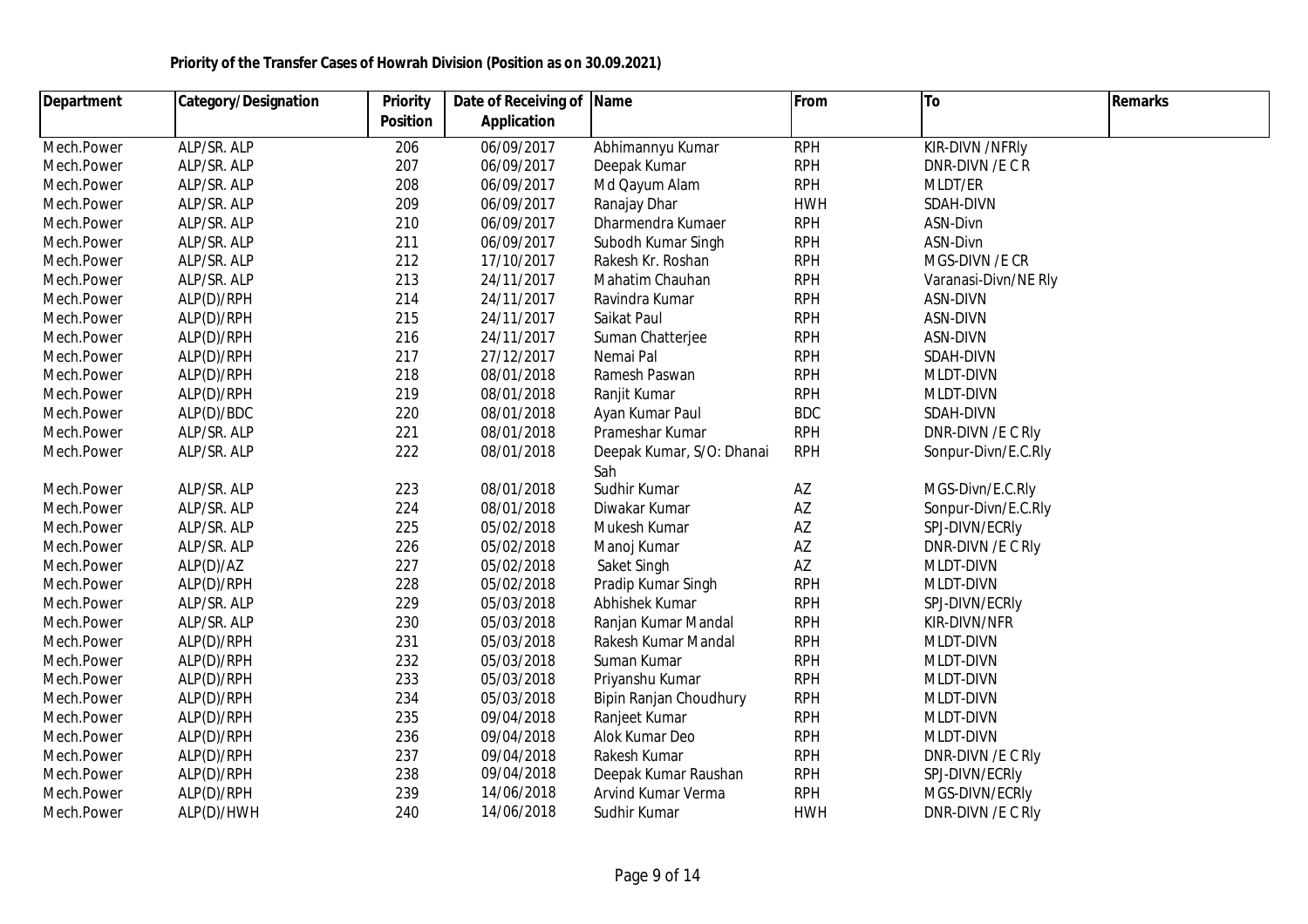| Department | <b>Category/Designation</b> | <b>Priority</b> | Date of Receiving of | <b>Name</b>            | From         | To                   | <b>Remarks</b> |
|------------|-----------------------------|-----------------|----------------------|------------------------|--------------|----------------------|----------------|
|            |                             | <b>Position</b> | <b>Application</b>   |                        |              |                      |                |
| Mech.Power | ALP(D)/RPH                  | 241             | 19/07/2018           | Banti Kumar            | <b>RPH</b>   | DNR-DIVN / E C RIV   |                |
| Mech.Power | ALP(D)/RPH                  | 242             | 19/07/2018           | Sudhir Kumar           | <b>RPH</b>   | DNR-DIVN / EC RIV    |                |
| Mech.Power | ALP(D)/HWH                  | 243             | 19/07/2018           | Niraj Kumar            | <b>HWH</b>   | DNR-DIVN / EC RIV    |                |
| Mech.Power | ALP(D)/HWH                  | 244             | 23/10/2018           | Manish Kumar           | <b>RPH</b>   | MLDT-DIVN            |                |
| Mech.Power | ALP(D)/HWH                  | 245             | 23/04/2019           | Dipayan Halder         | <b>RPH</b>   | SDAH-DIVN            |                |
| Mech.Power | ALP(D)/HWH                  | 246             | 23/04/2019           | Dilip Kumar Biswas     | <b>RPH</b>   | SDAH-DIVN            |                |
| Mech.Power | ALP(D)/HWH                  | 247             | 23/04/2019           | <b>Biswajit Biswas</b> | <b>BWN</b>   | SDAH-DIVN            |                |
| Mech.Power | ALP(D)/HWH                  | 248             | 23/04/2019           | Sanjib Sarkar          | <b>RPH</b>   | SDAH-DIVN            |                |
| Mech.Power | ALP(D)/HWH                  | 249             | 23/04/2019           | Sudip Tikader          | <b>BWN</b>   | SDAH-DIVN            |                |
| Mech.Power | ALP(D)/HWH                  | 250             | 23/04/2019           | <b>Balai Biswas</b>    | <b>BWN</b>   | SDAH-DIVN            |                |
| Mech.Power | ALP(D)/HWH                  | 251             | 23/04/2019           | Pritam Mandal          | <b>BWN</b>   | SDAH-DIVN            |                |
| Mech.Power | ALP(D)/HWH                  | 252             | 23/04/2019           | Pradip Kr. Sardar      | <b>BWN</b>   | SDAH-DIVN            |                |
| Mech.Power | ALP(D)/HWH                  | 253             | 23/04/2019           | Sukanta Biswas         | <b>BWN</b>   | SDAH-DIVN            |                |
| Mech.Power | ALP(D)/HWH                  | 254             | 20/06/2019           | Suman Das              | <b>RPH</b>   | SDAH-DIVN            |                |
| Mech.Power | ALP(D)/HWH                  | 255             | 20/06/2019           | Samir Barai            | <b>RPH</b>   | SDAH-DIVN            |                |
| Mech.Power | ALP(D)/HWH                  | 256             | 15/07/2019           | Ashim Kumar Basak      | <b>RPH</b>   | SDAH-DIVN            |                |
| Mech.Power | ALP(D)/HWH                  | 257             | 26/02/2020           | Nitish Kumar           | AZ           | Sonpur - DIVN/ECR    |                |
| Mech.Power | ALP(D)/HWH                  | 258             | 26/02/2020           | Jiban Krishna Paik     | <b>HWH</b>   | SDAH-DIVN/ER         |                |
| Mech.Power | ALP(D)/HWH                  | 259             | 30/07/2020           | Subodh Kumar           | <b>HWH</b>   | DDU-DIVN/ECR         |                |
| Mech.Power | SSE(LOCO)                   | 1               | 08/02/2018           | KISHORE KUMAR ROY      | LOCO/AZ      | <b>SDAH DIVISION</b> |                |
| Mech.Power | SSE(LOCO)                   | $\overline{2}$  | 18/06/2021           | Aloke Biswas           | <b>HWH</b>   | CWM/KPA or SDAH Divn |                |
| Mech.Power | <b>HELPER</b>               | $\mathbf{1}$    | 08/12/2013           | SUDAMA MONDAL          | <b>RPH</b>   | Danapur Divn         |                |
| Mech.Power | <b>HELPER</b>               | $\overline{2}$  | 08/12/2014           | <b>SARBJIT SINGH</b>   | <b>RPH</b>   | Danapur Divn         |                |
| Mech.Power | <b>HELPER</b>               | $\mathfrak{Z}$  | 20/12/2018           | Laltu Kayal            | <b>HWH</b>   | <b>SDAH Divn</b>     |                |
| Mech.Power | <b>HELPER</b>               | $\overline{4}$  | 20/01/2019           | Sudhir Kumar Jha       | <b>HWH</b>   | MLDT Divn.           |                |
| Mech.Power | Tech-III                    |                 | 23/12/2016           | <b>DASHRATH MANDI</b>  | SSE/LOCO/HWH | C&W/LLH              |                |
| Mech.Power | Tech-III                    | $\overline{2}$  | 05/05/2017           | <b>MANOJ KUMAR</b>     | SSE/LOCO/RPH | DANAPUR Divn.        |                |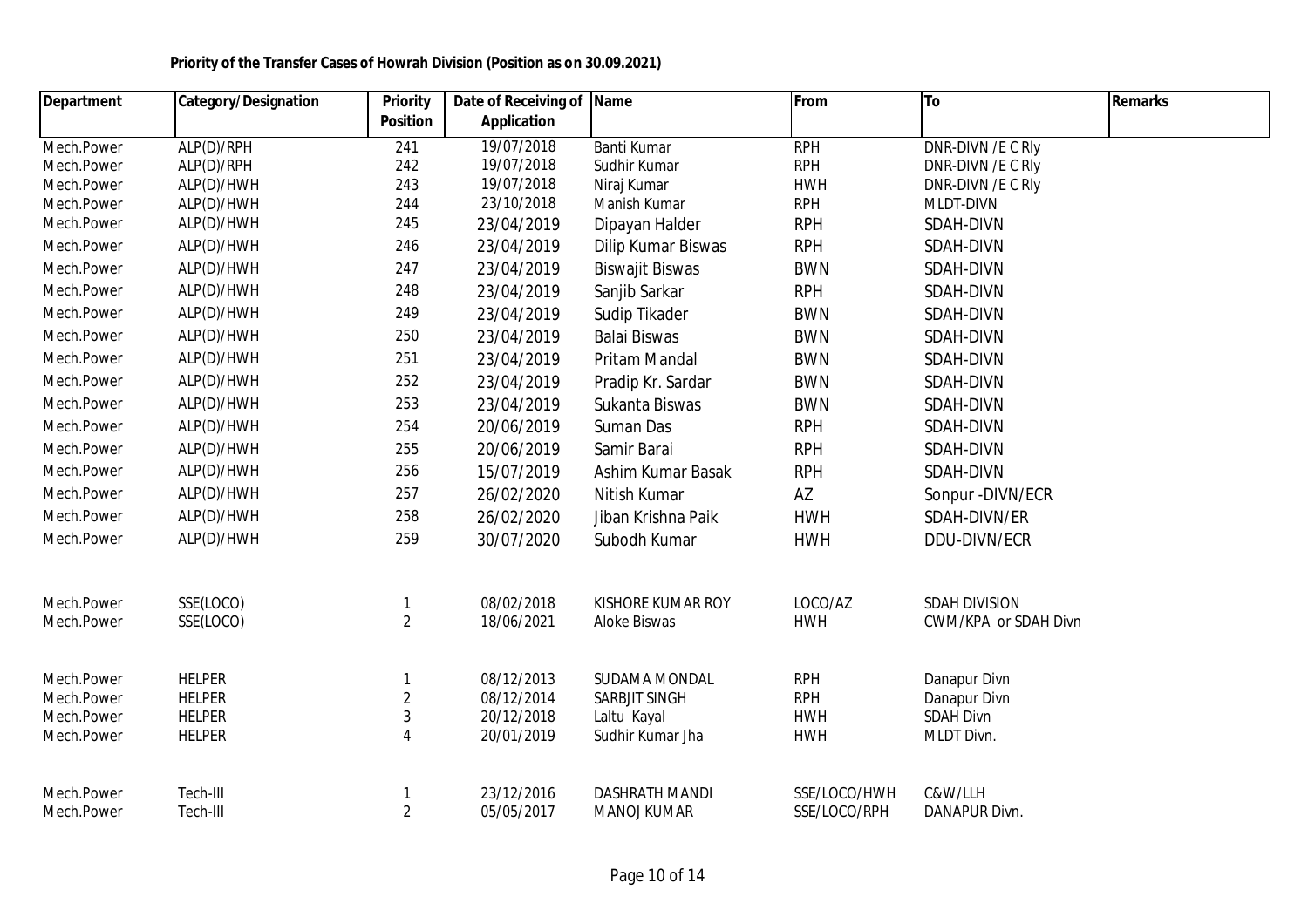| <b>Department</b> | <b>Category/Designation</b> | Priority        | Date of Receiving of | Name                   | From                | To                                                 | <b>Remarks</b> |
|-------------------|-----------------------------|-----------------|----------------------|------------------------|---------------------|----------------------------------------------------|----------------|
|                   |                             | <b>Position</b> | <b>Application</b>   |                        |                     |                                                    |                |
| Mech.Power        | Tech-III                    | 3               | 08/12/2017           | NITESH KUMAR MISHRA    | SSE/LOCO/HWH        | SSE(G)/elect./SDAH                                 |                |
| Mech.Power        | Tech.II                     | 4               | 21/02/2019           | Subhankar Sikder       | SSE/LOCO/HWH        | C&W/LLH                                            |                |
| Mech.Power        | CR. DR. II                  |                 | 14/12/2017           | RUPESH CHOUDHURY       | SSE/L/HWH           | ASN/CLW                                            |                |
| Mech.Power        | <b>CLI</b>                  |                 | 04/05/2007           | Purnendu Sekhar Ojha   | <b>HWH</b>          | HQ or SDAH Divn.                                   |                |
| Mech.Power        | CLI                         | $\overline{2}$  | 04/09/2012           | Nuruddin Ahmed         | <b>KWAE</b>         | SDAH Divn.                                         |                |
| Mech.Power        | CLI                         | $\mathfrak{Z}$  | 02/05/2016           | Debasish Majumder      | <b>PKR</b>          | ASN Divn.                                          |                |
| Mech.Power        | Crew Controller/RPH         |                 | 06/04/2017           | Debasis Biswas         | <b>RPH</b>          | SDAH Divn.                                         |                |
| Mech.Dsl          | SSE(E)                      |                 | 03/11/2010           | Pintu Halder           | <b>KPA Workshop</b> | <b>KPA Workshop</b>                                |                |
| Mech.Dsl          | SSE(E)                      | $\sqrt{2}$      | 31/03/2012           | Sujit Kumar Sarkar     |                     | SSE(E)/HWH DsI She Alipurduar Divn./N.F.Rly.       |                |
| Mech.Dsl          | SSE(E)                      | 3               | 25/07/2016           | <b>KASHINATH GHOSH</b> | HWH/DSL SHED        | LLH WORKSHOP                                       |                |
| Mech.Dsl          | SSE(E)                      | $\Delta$        | 24/11/2016           | Amit Mondal            | <b>BWN DsI Shed</b> | Beliaghata Diesel Shed                             |                |
| Mech.Dsl          | SSE(E)                      | 5               | 18/05/2018           | Chitta Priya Majumdar  | <b>BWN DsI Shed</b> | Beliaghata Diesel Shed                             |                |
| Mech.Dsl          | SSE(E)                      | 6               | 23/10/2018           | Chitta Priya Majumdar  | <b>BWN DsI Shed</b> | <b>KPA/LLH Workshop</b>                            |                |
| Mech.Dsl          | SSE(M)                      |                 | 14/05/2007           | Dipak Kumar Dutta      | <b>BWN DsI Shed</b> | Beliaghata Diesel Shed                             |                |
| Mech.Dsl          | SSE(M)                      | $\overline{2}$  | 31/08/2007           | Bapi Das               | <b>BMG DsI Shed</b> | LLH or KPA Workshop                                |                |
| Mech.Dsl          | SSE(M)                      | $\mathfrak{Z}$  | 18/06/2013           | Madan Mohan Ghar       | <b>HWH</b>          | Beliaghata Diesel Shed                             |                |
| Mech.(DSL)        | SSE(M)                      | 4               | 12/06/2018           | Ashish pal             | <b>BWN</b>          | Beliaghata Diesel Shed or                          |                |
|                   |                             |                 |                      |                        |                     | HQ                                                 |                |
| Mech.(DSL)        | SSE(M)                      | 5               | 01/11/2018           | Jibananda Sarkar       | <b>BWN</b>          | KPA Workshop/SDAH                                  |                |
| Mech.Dsl          | JE(E)                       |                 | 27/08/2013           | Saikat Pramanik        | <b>BWN DsI Shed</b> | Andal Dsl Shed                                     |                |
| Mech.Dsl          | JE(E)                       | $\overline{2}$  | 18/04/2018           | Anup Majumdar          | <b>BWN DsI Shed</b> | BGA dsl shed/SDAH                                  |                |
| Mech.Dsl          | JE(M)                       | $\mathbf{1}$    | 12/02/2015           | Arnab Mondal           | <b>BWN DsI Shed</b> | <b>BMF Factory BB&amp;Beliaghata</b><br><b>DSL</b> |                |
| Mech.Dsl          | JE(M)                       | 1               | 12/02/2015           | Arnab Mondal           | <b>BWN DsI Shed</b> | EMD Loco Factory, Dankuni                          |                |
| Mech.Dsl          | JE(M)                       | $\overline{2}$  | 09/07/2015           | Harendra Yadav         | <b>BWN DsI Shed</b> | DLW/BSB                                            |                |
| Mech.Dsl          | JE(M)                       | $\mathfrak{Z}$  | 01/06/2018           | Kumar Gaurav           | <b>BWN DsI Shed</b> | KPA/worksohap                                      |                |
| Mech.Dsl          | JE(M)                       |                 | 27/11/2018           | Angshuman Chanda       | <b>HWH</b>          | <b>BMF Budge Budge</b>                             |                |
| Mech.Dsl          | JE(M)                       | 5               | 03/12/2018           | Samiran Biswan         | <b>BWN DsI Shed</b> | KPA/worksohap                                      |                |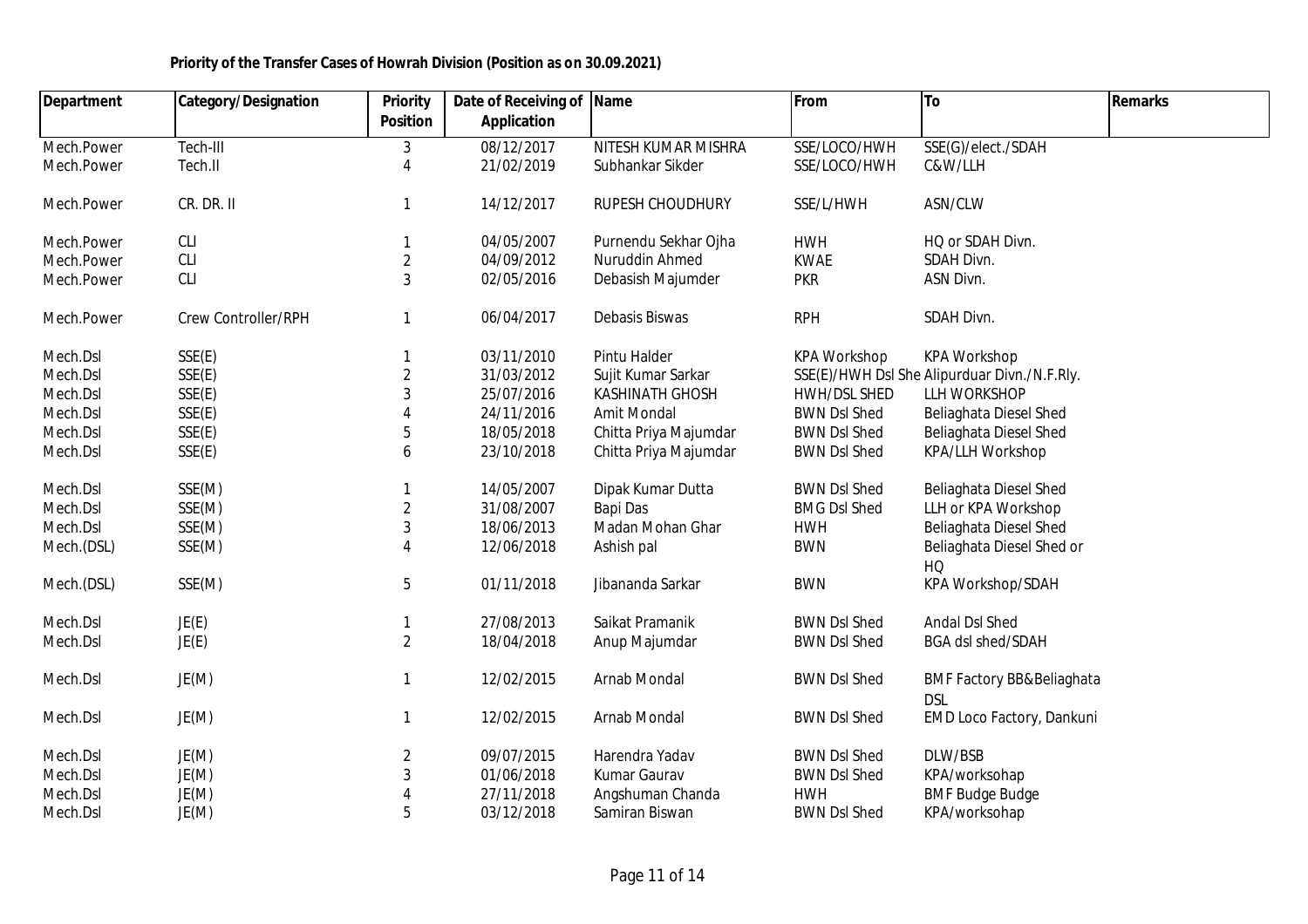| <b>Department</b> | <b>Category/Designation</b> | <b>Priority</b>        | Date of Receiving of | <b>Name</b>              | From                | To                                  | <b>Remarks</b> |
|-------------------|-----------------------------|------------------------|----------------------|--------------------------|---------------------|-------------------------------------|----------------|
|                   |                             | <b>Position</b>        | <b>Application</b>   |                          |                     |                                     |                |
| Mech.Dsl          | JE(M)                       | $\boldsymbol{6}$       | 03/12/2018           | Ranadhir Kundu           | <b>BWN Dsl Shed</b> | KPA/worksohap                       |                |
| Mech.Dsl          | Tech.II(E)                  | 1                      | 18/09/2018           | DEVA ANAND PRASAD        | <b>HWH DSL SHED</b> | <b>C&amp;W IN E.C.RLY HAJIPUR</b>   |                |
| Mech.Dsl          | Tech.III(E)                 | $\sqrt{2}$             | 06/12/2018           | Chanchal Kumar Pramanik  | HWH DSL SHED        | KPA/worksohap                       |                |
| Mech.Dsl          | Tech.II(E)                  | $\mathfrak{Z}$         | 02/01/2019           | Bapi Das                 | <b>BWN DsI Shed</b> | KPA/worksohap                       |                |
| Mech.Dsl          | Tech.II(E)                  | $\boldsymbol{\Lambda}$ | 02/01/2019           | Wajed Ali                | <b>BWN DsI Shed</b> | KPA/worksohap                       |                |
| Mech.Dsl          | Tech.II(E)                  | 5                      | 02/01/2019           | Prahlad Saha             | <b>BWN DsI Shed</b> | KPA/worksohap                       |                |
| Mech.Dsl          | Tech.II(E)                  | 6                      | 02/01/2019           | Mamunur Rahman           | <b>BWN DsI Shed</b> | KPA/worksohap                       |                |
| Mech.Dsl          | Tech.II(E)                  | $\overline{7}$         | 02/01/2019           | Pranab Kumar Halder      | <b>BWN DsI Shed</b> | KPA/worksohap                       |                |
| Mech.Dsl          | Tech.II(E)                  | 8                      | 02/01/2019           | <b>Gopal Paul</b>        | <b>BWN DsI Shed</b> | KPA/worksohap                       |                |
| Mech.Dsl          | Tech.I(Welder)              | 9                      | 02/01/2019           | Arup Das                 | <b>BWN DsI Shed</b> | KPA/worksohap                       |                |
| Mech.Dsl          | Tech.III(E)                 | 10                     | 27/03/2019           | Md. Afroz Alam           | <b>BWN DsI Shed</b> | <b>CLW</b>                          |                |
| Mech.Dsl          | Tech.III(E)                 | 11                     | 27/03/2019           | Dulal Goswami            | <b>BWN Dsl Shed</b> | KPA/worksohap                       |                |
| Mech.Dsl          | Tech.III(E)                 | 12                     | 18/08/2020           | Moumita Mukherjee        | HWH DSL SHED        | SDAH                                |                |
| Mech.Dsl          | Tech-I(M)                   | $\mathbf{1}$           | 26.5.2016            | Sintu Biswas             | DsI Shed / BWN      | <b>KPA WORKSHOP</b>                 |                |
| Mech.Dsl          | TECH.-III(M)                | $\overline{2}$         | 26.5.2016            | <b>VISWAJIT SEN</b>      | <b>BWN DSL SHED</b> | <b>KPA WORKSHOP</b>                 |                |
| Mech.Dsl          | $Tech-I(M)$                 | $\mathfrak{Z}$         | 26.5.2016            | Bidhan Bala              | <b>BWN DsI Shed</b> | <b>KPA WORKSHOP</b>                 |                |
| Mech.Dsl          | $Tech-I(M)$                 | $\overline{4}$         | 10.2.2017            | Kartick Ch. Mondal       | <b>BWN DsI Shed</b> | <b>KPA WORKSHOP</b>                 |                |
| Mech.Dsl          | TECH.-III(M)                | $\sqrt{5}$             | 16.2.2017            | <b>SAMR GHOSH</b>        | <b>BWN DSL SHED</b> | <b>KPA WORKSHOP</b>                 |                |
| Mech.Dsl          | TECH.-II(M)                 | 6                      | 08.3.2017            | <b>BIPLAB KR. MANDAL</b> | SSE(D)/BMG          | Chittaranjan                        |                |
| Mech.Dsl          | Tech.III(M)                 | $\overline{7}$         | 30/10/2018           | Sanjay Kumar Giri        | <b>BWN DSL SHED</b> | LLH/WORKSHOP                        |                |
| Mech.Dsl          | Tech.III(M)                 | 8                      | 30/10/2018           | Pinaki Maity             | <b>BWN DSL SHED</b> | LLH/WORKSHOP                        |                |
| Mech.Dsl          | Tech.III(M)                 | 9                      | 30/10/2018           | <b>Tanmoy Roy</b>        | <b>BWN DSL SHED</b> | <b>KPA WORKSHOP</b>                 |                |
| Mech.Dsl          | Tech.I(M)                   | 10                     | 30/10/2018           | Govinda Sikdar           | <b>BWN DSL SHED</b> | <b>KPA WORKSHOP</b>                 |                |
| Mech.Dsl          | Tech.III(M)                 | 11                     | 02/12/2018           | <b>Biswajit Singh</b>    | <b>BWN DSL SHED</b> | <b>KPA WORKSHOP</b>                 |                |
| Mech.Dsl          | Tech.III(M)                 | 21                     | 08/07/2021           | Sailen Adhikary          | <b>BWN DSL SHED</b> | <b>KPA WORKSHOP</b>                 |                |
| Mech.Dsl          | <b>KHALASI</b>              | $\mathbf{1}$           | 01/03/2017           | <b>SANJOY GAYEN</b>      | HWH DSL SHED        | Sonarpur EMU Carshed<br>(TRS)       |                |
| Mech.Dsl          | KH.HELP. (M)/BMG DSL SHED   | $\overline{2}$         | 02/03/2017           | PARIMAL SARKAR           |                     | BMG DSL Shed/HW Kanchrapaa Workshop |                |
| Mech.Dsl          | KH.HELP. (M)/BMG DSL SHED   | $\mathbf{3}$           | 31/03/2017           | <b>SUSHANT KUMAR ROY</b> |                     | BMG DSL Shed/HW Kanchrapaa Workshop |                |
| Mech.Dsl          | KH.HELP. (M)/HWH DSL SHED   | $\sqrt{4}$             | 12/01/2017           | <b>BIVAS ROY</b>         | HWH DSL SHED        | Kanchrapaa Workshop                 |                |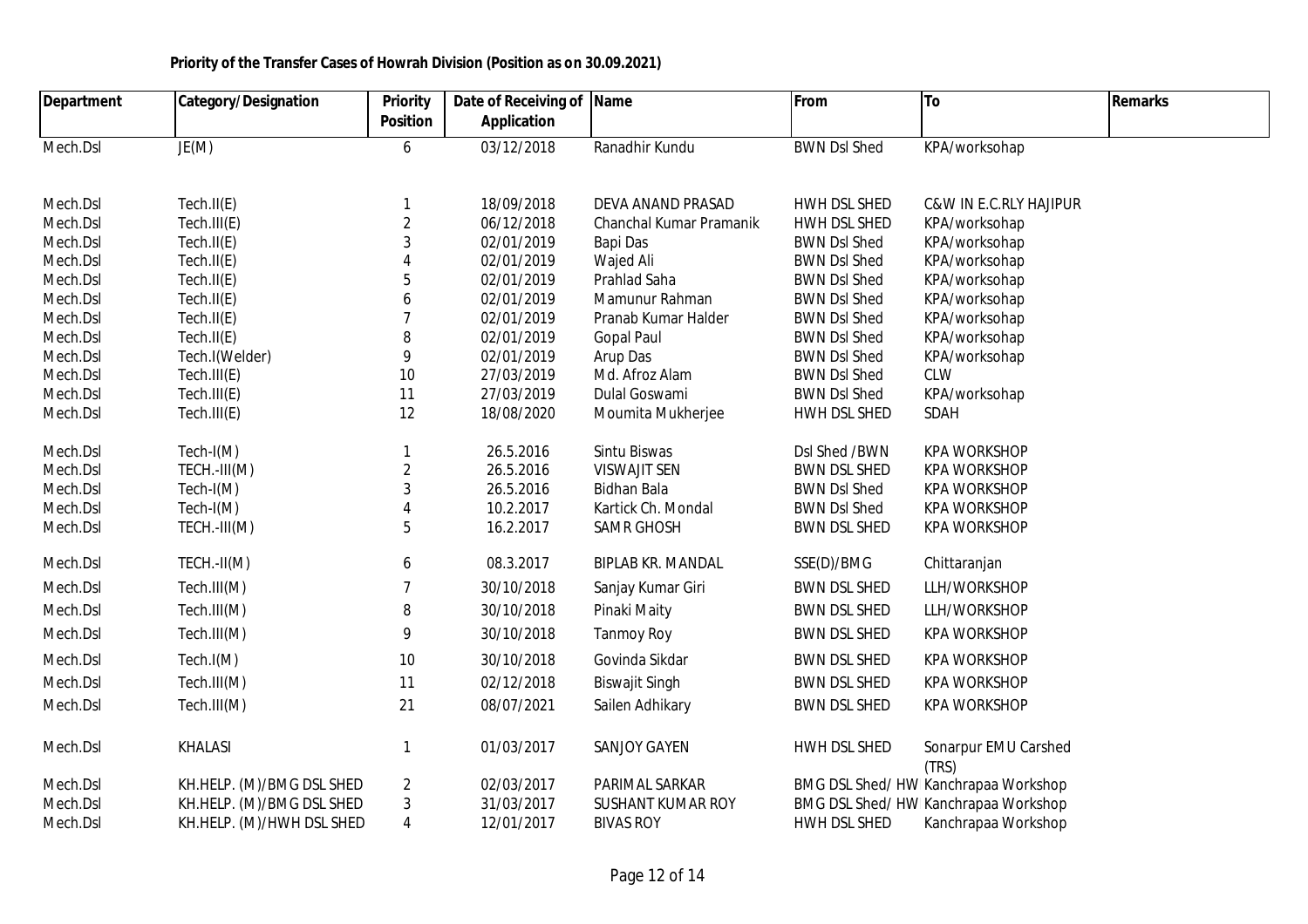| <b>Department</b> | <b>Category/Designation</b> | <b>Priority</b>  | Date of Receiving of Name |                         | From                | To                                  | <b>Remarks</b> |
|-------------------|-----------------------------|------------------|---------------------------|-------------------------|---------------------|-------------------------------------|----------------|
|                   |                             | <b>Position</b>  | <b>Application</b>        |                         |                     |                                     |                |
| Mech.Dsl          | HELPER-II(M)/HWH DSL SHED   | 5                | 21/12/2017                | <b>BAISHAKHI BISWAS</b> | HWH DSL SHED        | Kanchrapaa Workshop                 |                |
| Mech.Dsl          | HELPER-II(M)/BWN DSL SHED   | $\boldsymbol{6}$ | 25/01/2018                | <b>BINAYENDRA GUPTA</b> | <b>BWN DSL SHED</b> | Kanchrapaa Workshop                 |                |
| Mech.Dsl          | HELPER-II(M)/BWN DSL SHED   | $\overline{7}$   | 25/01/2018                | PRASANTA DEBNATH        | <b>BWN DSL SHED</b> | Kanchrapaa Workshop                 |                |
| Mech.Dsl          | HELPER-II(M)/HWH DSL SHED   | 8                | 05/02/2018                | PRADIP TARAFDAR         | HWH DSL SHED        | Kanchrapaa Workshop                 |                |
| Mech.Dsl          | HELPER-II(M)/BWN DSL SHED   | 9                | 25/03/2018                | Aniruddha Biswas        | <b>BWN DSL SHED</b> | Kanchrapaa Workshop                 |                |
| Mech.Dsl          | HELPER-II(M)/HWH DSL SHED   | 10               | 18/06/2018                | Gouranga Paul           | HWH DSL SHED        | Sealdah Division                    |                |
| Mech.Dsl          | HELPER-II(M)                | 11               | 10/12/2018                | Pijush Banerjee         | <b>BWN DSL SHED</b> | LLH/WORKSHOP                        |                |
| Mech.Dsl          | HELPER-II(M)                | 12               | 10/12/2018                | Ashis Kumar Halder      | <b>BWN DSL SHED</b> | Kanchrapaa Workshop                 |                |
| Mech.Dsl          | HELPER-II(M)                | 13               | 19/02/2019                | Kali Sankar Sanyal      | <b>BWN DSL SHED</b> | LLH/WORKSHOP                        |                |
| Mech.Dsl          | HELPER-II(M)                | 14               | 19/02/2019                | Asit Kumar Debnath      | <b>BWN DSL SHED</b> | Kanchrapaa Workshop                 |                |
| Mech.Dsl          | HELPER-II(M)                | 15               | 05/04/2019                | Shibabrota Tikadar      | <b>BWN DSL SHED</b> | Ranaghat EMU Car<br>Shed/Sdah       |                |
| Mech.Dsl          | HELPER-II(M)                | 16               | 05/04/2019                | Kishor Sarkar           | <b>BWN DSL SHED</b> | Ranaghat EMU Car<br>Shed/Sdah       |                |
| Mech.Dsl          | HELPER-II(TURNER)           | 1                | 08/12/2017                | PALLABI ROY             | HWH DSL SHED        | Kanchrapaa Workshop                 |                |
| Mech.Dsl          | HELPER-II(WELDER)           | $\overline{2}$   | 05/02/2018                | PINTU BISWAS            | HWH DSL SHED        | Kanchrapaa Workshop                 |                |
| Mech.Dsl          | KH.HELP. (E)/BMG DSL SHED   | $\mathbf{1}$     | 16/02/2017                | <b>BIPLAV KR SARKAR</b> |                     | BMG DSL Shed/HW Kanchrapaa Workshop |                |
| Mech.Dsl          | KH.HELP. (E)/BMG DSL SHED   | $\overline{2}$   | 02/03/2017                | SUJIT KR. MONDAL        |                     | HWH DSL Shed/HW Kanchrapaa Workshop |                |
| Mech.Dsl          | HELPER-II(E)                | 3                | 01/12/2017                | SAMIR KUMAR SIKDAR      | HWH DSL SHED        | <b>SDAH DIVISION</b>                |                |
| Mech.Dsl          | HELPER-II(E)                |                  | 15/01/2018                | <b>SWAPAN BISWAS</b>    | HWH DSL SHED        | Kanchrapaa Workshop                 |                |
| Mech.Dsl          | HELPER-II(E)                | 5                | 16/01/2018                | MANOJ KUMAR             | <b>BWN DSL SHED</b> | MGS DSL SHED                        |                |
| Mech.Dsl          | HELPER-II(E)                | 6                | 21/02/2018                | Kumud Ranjan Tikadar    | <b>BWN DSL SHED</b> | Kanchrapaa Workshop                 |                |
| Mech.Dsl          | HELPER-II(E)                | 7                | 25/10/2018                | <b>Biswajit Biswas</b>  | HWH DSL SHED        | Kanchrapaa Workshop                 |                |
| Mech.Dsl          | Kh.HELP. (E)                | 8                | 12/12/2018                | Avijit Malik            | HWH DSL SHED        | LLH/WORKSHOP                        |                |